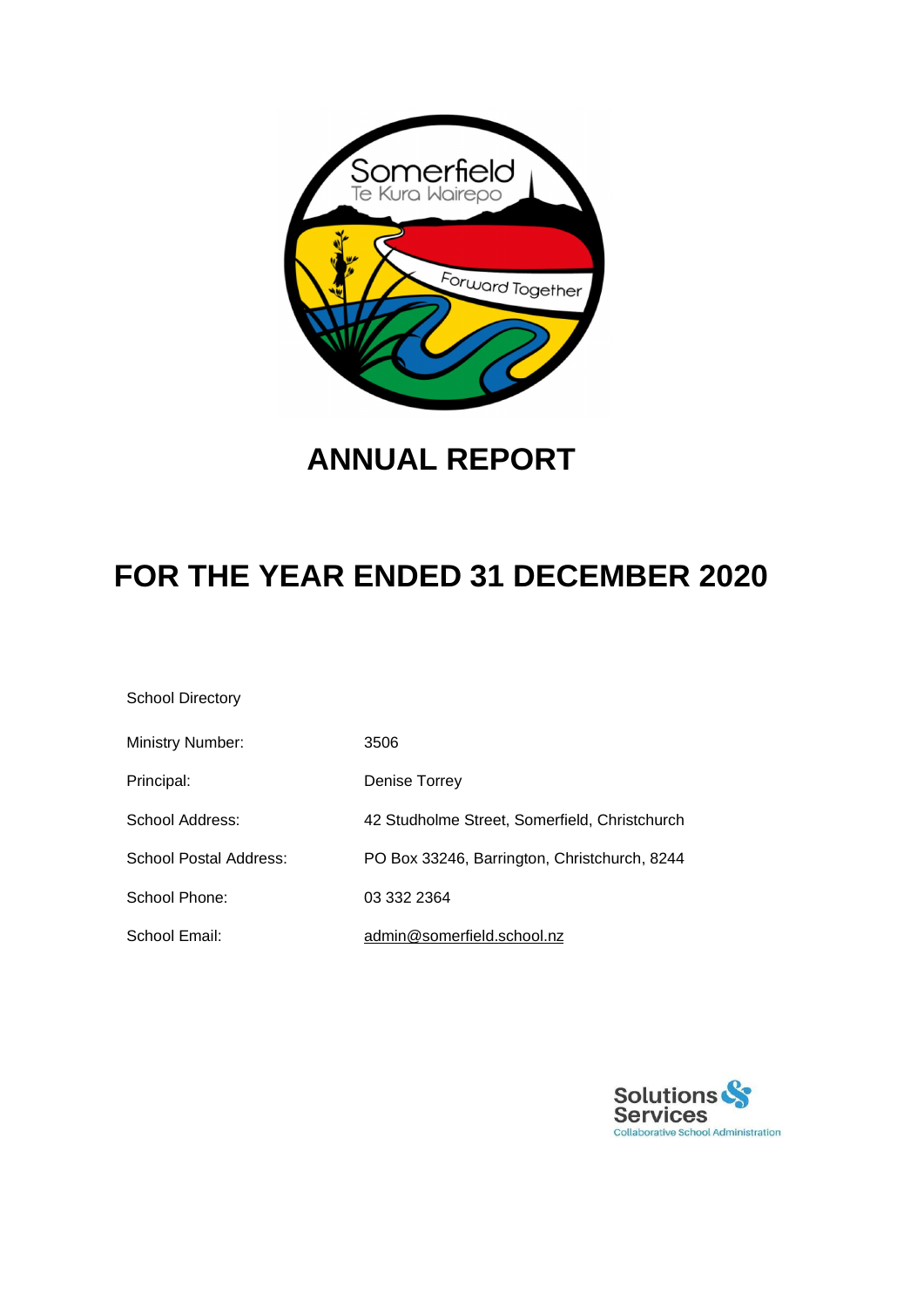# **SOMERFIELD TE KURA WAIREPO**

Annual Report - For the year ended 31 December 2020

### **Index**

| Page            | <b>Statement</b>                               |
|-----------------|------------------------------------------------|
|                 | <b>Financial Statements</b>                    |
| $\mathbf{1}$    | <b>Statement of Responsibility</b>             |
| $\overline{2}$  | <b>Board of Trustees</b>                       |
| $\overline{3}$  | Statement of Comprehensive Revenue and Expense |
| $\overline{4}$  | Statement of Changes in Net Assets/Equity      |
| $\overline{5}$  | <b>Statement of Financial Position</b>         |
| $6\overline{6}$ | <b>Statement of Cash Flows</b>                 |
| $7 - 18$        | Notes to the Financial Statements              |
|                 | <b>Other Information</b>                       |
|                 |                                                |

Analysis of Variance

Kiwisport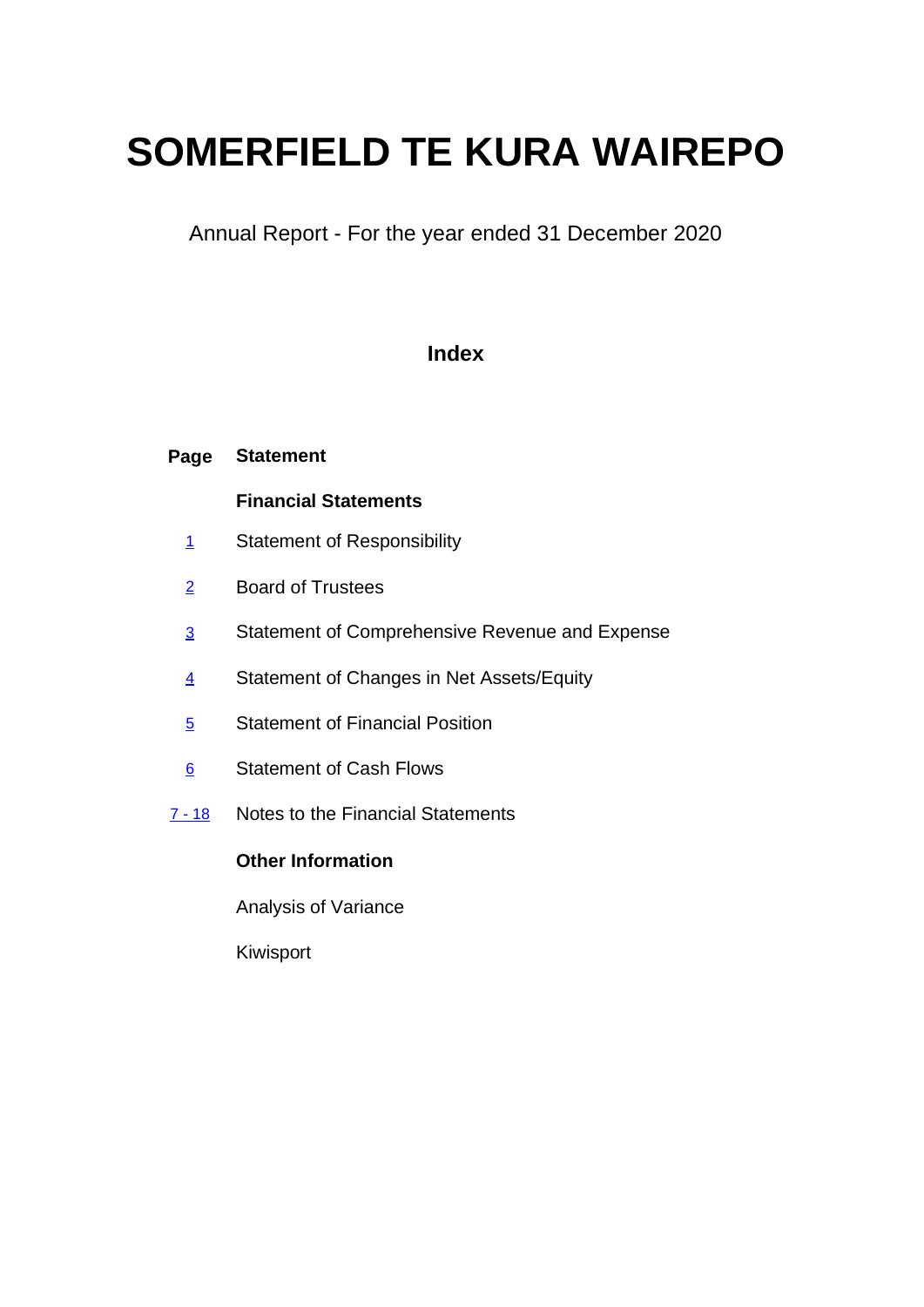# **Somerfield Te Kura Wairepo**

# **Statement of Responsibility**

For the year ended 31 December 2020

The Board of Trustees accepts responsibility for the preparation of the annual financial statements and the judgements used in these financial statements.

The management (including the principal and others as directed by the Board) accepts responsibility for establishing and maintaining a system of internal controls designed to provide reasonable assurance as to the integrity and reliability of the School's financial reporting.

It is the opinion of the Board and management that the annual financial statements for the financial year ended 31 December 2020 fairly reflect the financial position and operations of the School.

The School's 2020 financial statements are authorised for issue by the Board.

h Muller  $52a$ Full Name of Board Chairperson

Signature of Board Chairperson

Date:

Name of P

Signature

**Date** 

Somerfield Te Kura Wairepo Annual Report and Financial Statements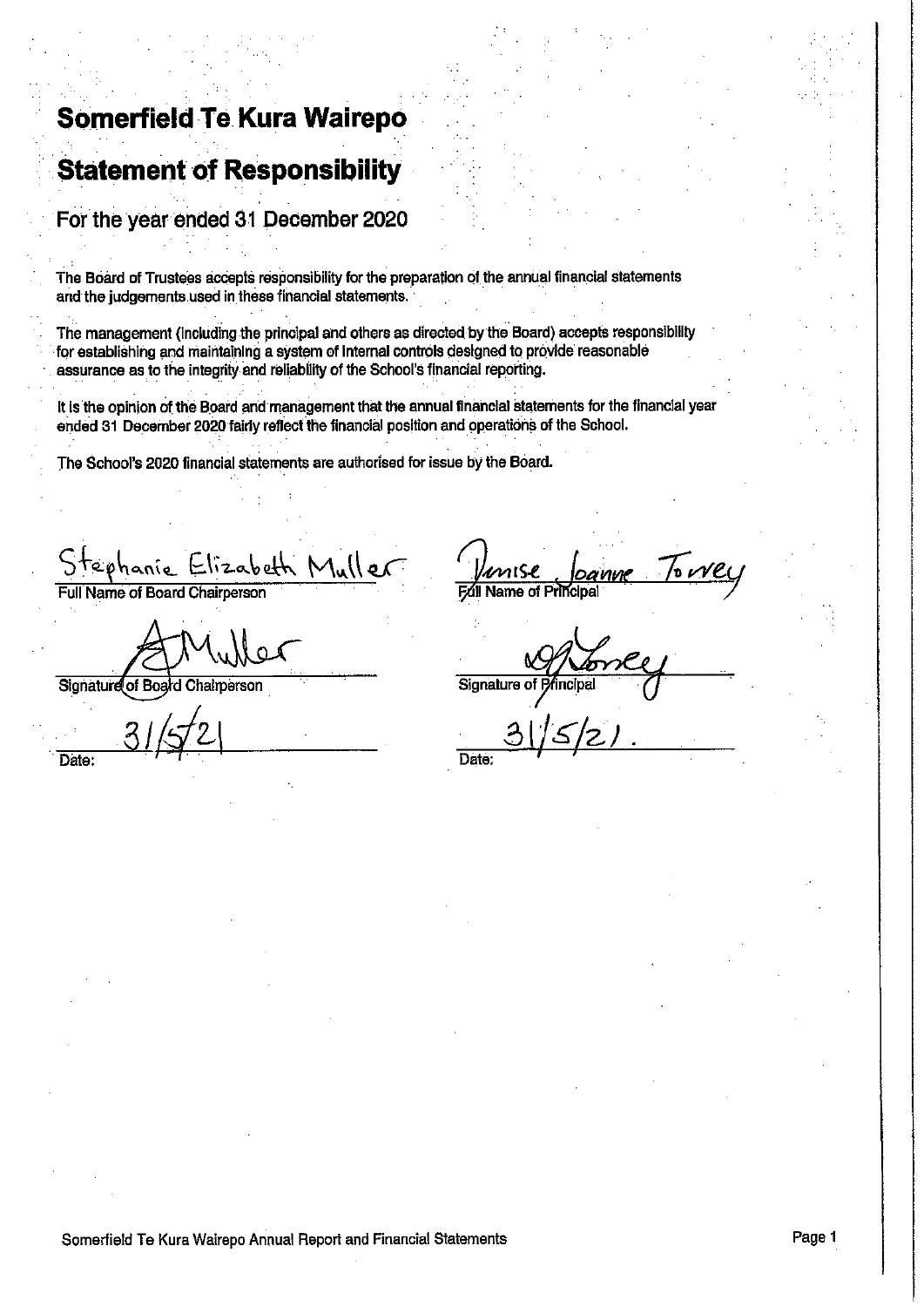# **Somerfield Te Kura Wairepo**

# **Members of the Board of Trustees**

For the year ended 31 December 2020

| <b>Name</b>                            | <b>Position</b>  | <b>How Position Gained</b> | <b>Held Until</b> |
|----------------------------------------|------------------|----------------------------|-------------------|
| Denise Torrey                          | Principal        | ex Officio                 |                   |
| <b>Stephanie Muller</b>                | Chairperson      | Elected                    | Jun 2022          |
| Craig Weston                           | Parent Rep       | Elected                    | Jun 2022          |
| Mark Callaghan                         | Parent Rep       | Elected                    | <b>Jun 2022</b>   |
| Lucy Green                             | Parent Rep       | Elected                    | <b>Jun 2022</b>   |
| Nalini Meyer                           | Parent Rep       | Elected                    | <b>Jun 2022</b>   |
| <b>Marty Needham</b>                   | Parent Rep       | Elected                    | <b>Jun 2022</b>   |
| Rowan Lockton                          | <b>Staff Rep</b> | Elected                    | <b>Jun 2022</b>   |
| In Attendance:<br><b>Julie Bassett</b> | Secretary        |                            |                   |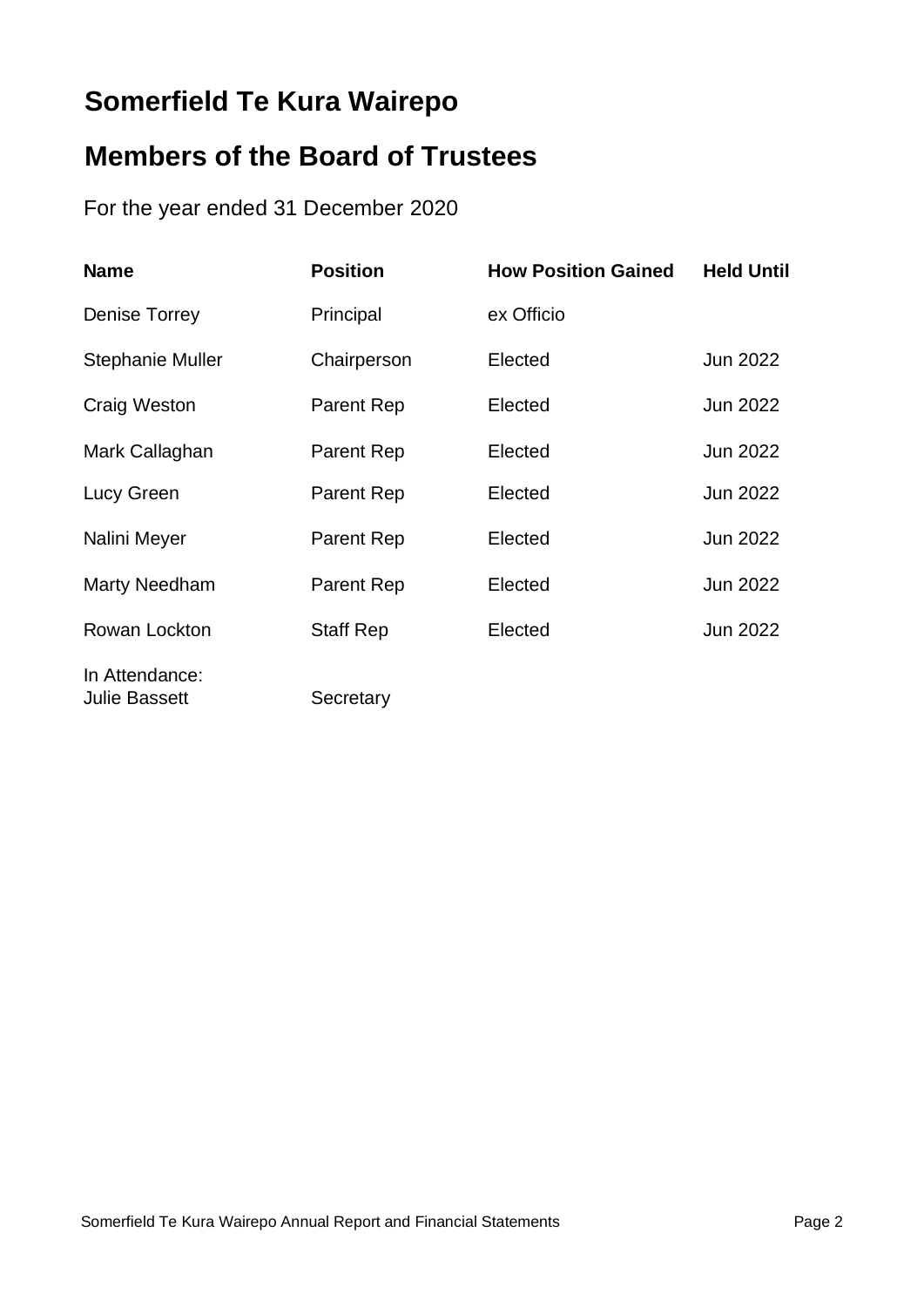## **Somerfield Te Kura Wairepo Statement of Comprehensive Revenue and Expense**

For the year ended 31 December 2020

|                                                      |                | 2020                | 2020<br><b>Budget</b> | 2019                |
|------------------------------------------------------|----------------|---------------------|-----------------------|---------------------|
|                                                      | <b>Notes</b>   | <b>Actual</b><br>\$ | (Unaudited)<br>\$     | <b>Actual</b><br>\$ |
| Revenue                                              |                |                     |                       |                     |
| <b>Government Grants</b>                             | $\overline{2}$ | 3,593,699           | 3,016,083             | 3,295,816           |
| <b>Locally Raised Funds</b>                          | 3              | 158,166             | 176,750               | 125,896             |
| Interest Income                                      |                | 4,737               | 1,000                 | 10,676              |
|                                                      |                | 3,756,602           | 3,193,833             | 3,432,388           |
| <b>Expenses</b>                                      |                |                     |                       |                     |
| <b>Locally Raised Funds</b>                          | 3              | 71,879              | 94,300                | 53,922              |
| <b>Learning Resources</b>                            | 4              | 2,513,251           | 2,273,912             | 2,500,736           |
| Administration                                       | 5              | 191,330             | 242,045               | 205,288             |
| Finance                                              |                | 6,569               | 1,050                 | 6,260               |
| Property                                             | 6              | 853,191             | 581,186               | 589,065             |
| Depreciation                                         | $\overline{7}$ | 126,208             | 102,000               | 121,598             |
| Loss on Disposal of Property, Plant and Equipment    |                | 5,751               |                       | 2,078               |
|                                                      |                | 3,768,179           | 3,294,493             | 3,478,947           |
| Net (Deficit) / Surplus for the year                 |                | (11, 577)           | (100, 660)            | (46, 559)           |
| Other Comprehensive Revenue and Expenses             |                |                     |                       |                     |
| Total Comprehensive Revenue and Expense for the Year |                | (11, 577)           | (100, 660)            | (46, 559)           |

The above Statement of Comprehensive Revenue and Expense should be read in conjunction with the accompanying notes which form part of these financial statements.

Somerfield Te Kura Wairepo Annual Report and Financial Statements **Page 3** Page 3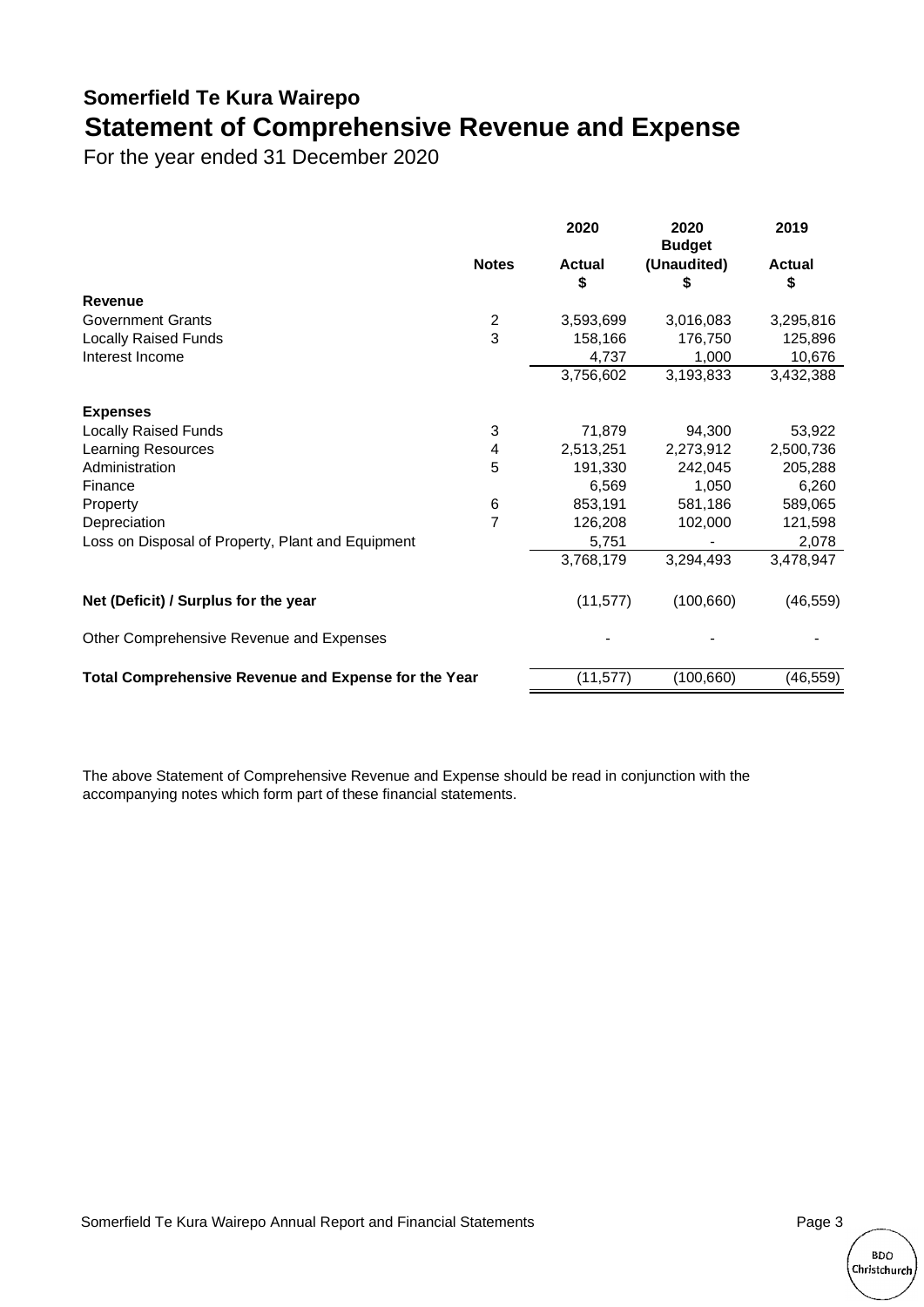## **Somerfield Te Kura Wairepo Statement of Changes in Net Assets/Equity**

For the year ended 31 December 2020

|                                                                                                              |              | 2020          | 2020<br><b>Budget</b><br>(Unaudited) | 2019<br><b>Actual</b> |
|--------------------------------------------------------------------------------------------------------------|--------------|---------------|--------------------------------------|-----------------------|
|                                                                                                              | <b>Notes</b> | <b>Actual</b> |                                      |                       |
|                                                                                                              |              | \$            | \$                                   | \$                    |
| <b>Balance at 1 January</b>                                                                                  |              | 809,729       | 809.729                              | 807,288               |
| Total comprehensive revenue and expense for the year<br>Capital Contributions from the Ministry of Education |              | (11, 577)     | (100, 660)                           | (46,559)              |
| Contribution - Furniture and Equipment Grant                                                                 |              | 7,808         |                                      | 49,000                |
| <b>Equity at 31 December</b>                                                                                 | 24           | 805.960       | 709.069                              | 809,729               |
| <b>Retained Earnings</b>                                                                                     |              | 805.960       | 709.069                              | 809,729               |
| <b>Equity at 31 December</b>                                                                                 |              | 805,960       | 709.069                              | 809.729               |

The above Statement of Changes in Net Assets/Equity should be read in conjunction with the accompanying notes which form part of these financial statements.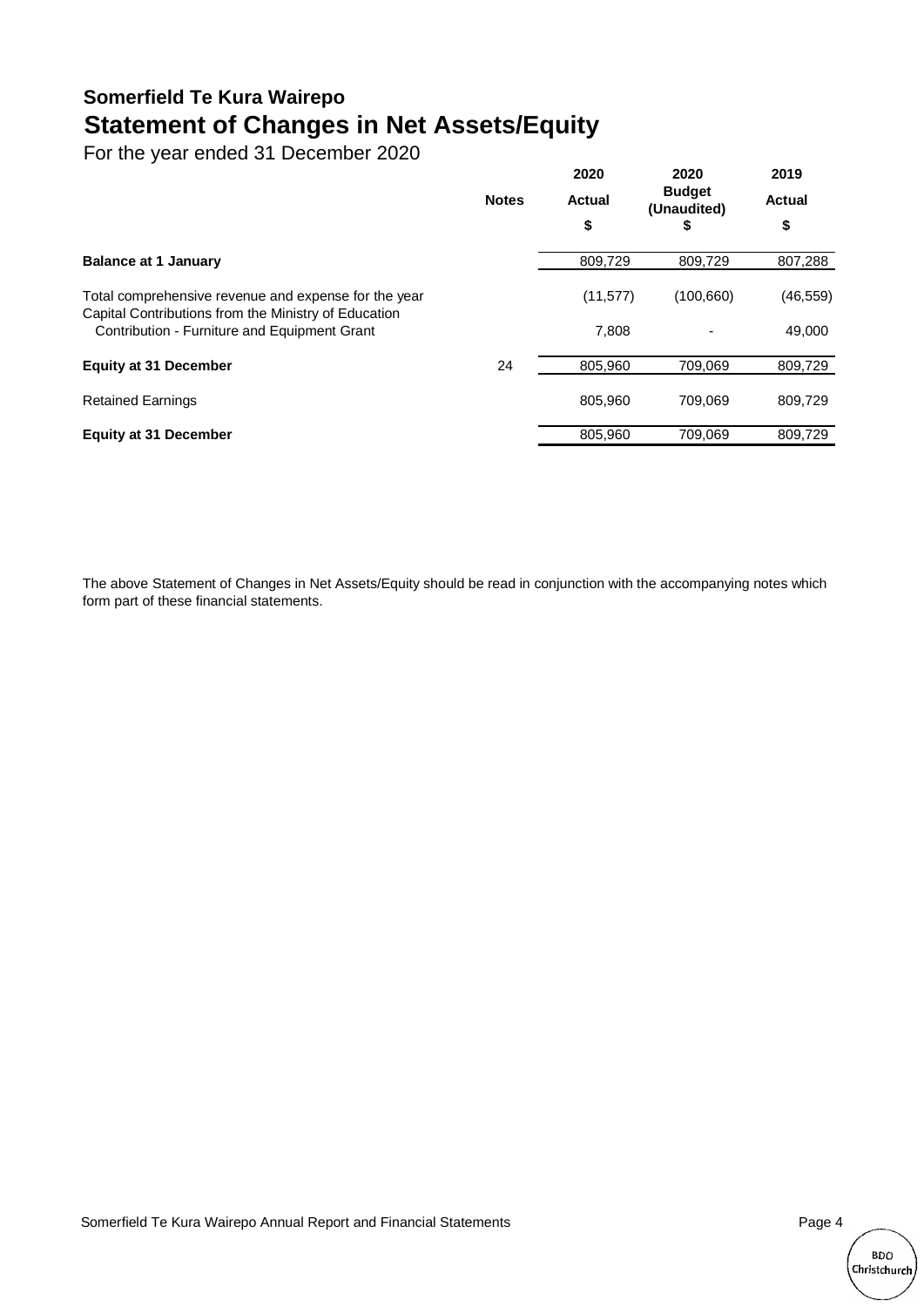# **Somerfield Te Kura Wairepo Statement of Financial Position**

As at 31 December 2020

|                                              |              | 2020                | 2020<br><b>Budget</b> | 2019                |
|----------------------------------------------|--------------|---------------------|-----------------------|---------------------|
|                                              | <b>Notes</b> | <b>Actual</b><br>\$ | (Unaudited)<br>\$     | <b>Actual</b><br>\$ |
| <b>Current Assets</b>                        |              |                     |                       |                     |
| Cash and Cash Equivalents                    | 8            | 77,614              | (64, 493)             | (65, 833)           |
| <b>Accounts Receivable</b>                   | 9            | 248,267             | 132,656               | 132,656             |
| <b>GST Receivable</b>                        |              | 2,996               | 17,606                | 17,606              |
| Prepayments                                  |              | 12,394              | 26,917                | 26,917              |
| Investments                                  | 10           | 126,540             | 320,000               | 320,000             |
| Funds owing for Capital Works Projects       | 17           | 17,989              | 8,148                 | 8,148               |
|                                              |              | 485,800             | 440,834               | 439,494             |
| <b>Current Liabilities</b>                   |              |                     |                       |                     |
| <b>Accounts Payable</b>                      | 12           | 189,440             | 175,092               | 175,092             |
| Borrowings - Due in one year                 | 13           |                     | 6,068                 | 6,068               |
| Finance Lease Liability - Current Portion    | 15           | 62,959              | 44,844                | 44,844              |
| Funds held in Trust                          | 16           | 1,766               | 2,836                 | 2,836               |
| Funds Held on Behalf of the Kahukura Cluster | 18           | 16,423              | 6,094                 | 6,094               |
|                                              |              | 270,588             | 234,934               | 234,934             |
| <b>Working Capital Surplus/(Deficit)</b>     |              | 215,212             | 205,900               | 204,560             |
| <b>Non-current Assets</b>                    |              |                     |                       |                     |
| Property, Plant and Equipment                | 11           | 649,061             | 587,281               | 689,281             |
|                                              |              | 649,061             | 587,281               | 689,281             |
| <b>Non-current Liabilities</b>               |              |                     |                       |                     |
| Provision for Cyclical Maintenance           | 14           | 10,000              | 10,000                | 10,000              |
| <b>Finance Lease Liability</b>               | 15           | 48,313              | 74,112                | 74,112              |
|                                              |              | 58,313              | 84,112                | 84,112              |
| <b>Net Assets</b>                            |              | 805,960             | 709,069               | 809,729             |
|                                              |              |                     |                       |                     |
| <b>Equity</b>                                | 24           | 805,960             | 709,069               | 809,729             |

The above Statement of Financial Position should be read in conjunction with the accompanying notes which form part of these financial statements.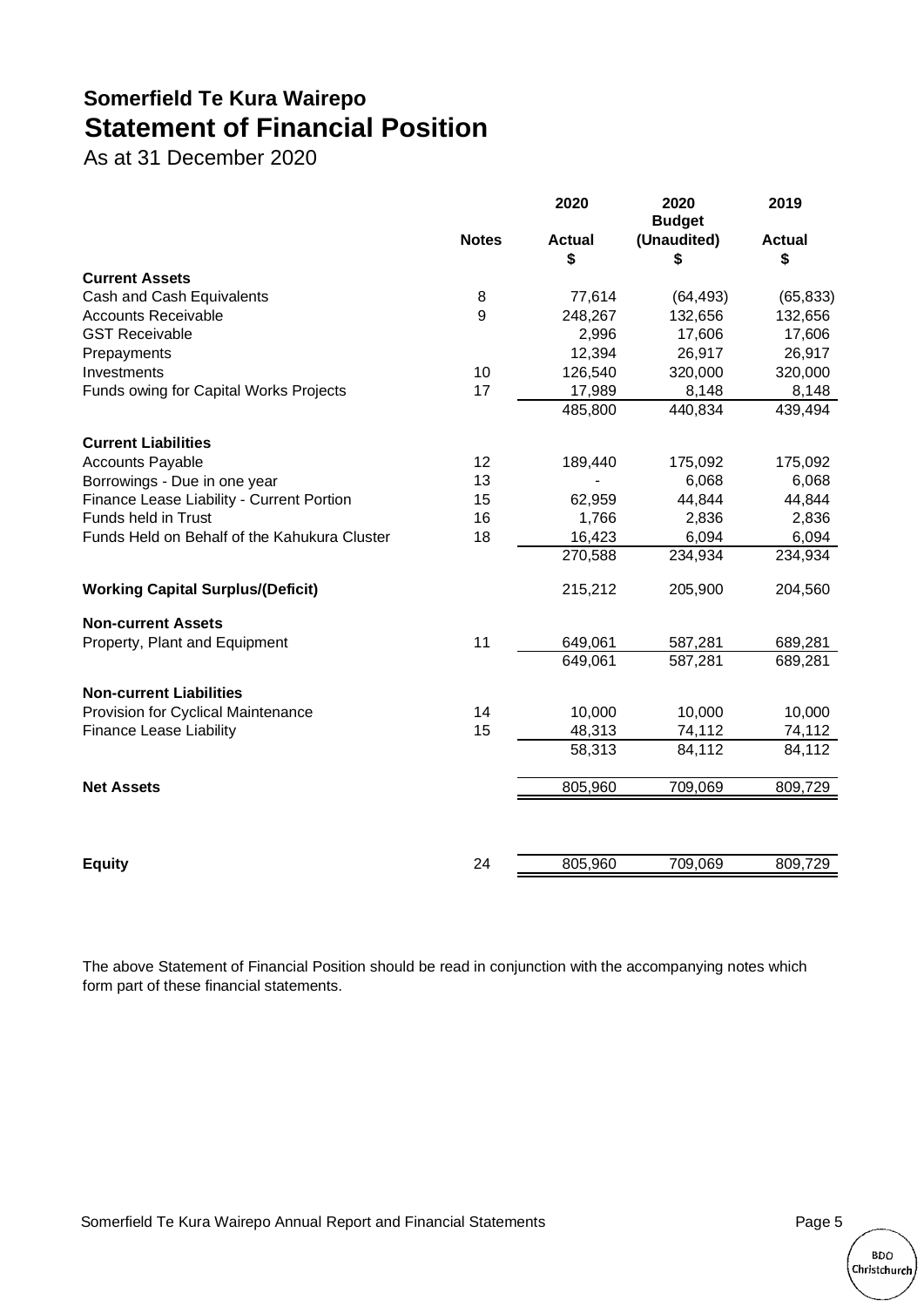## **Somerfield Te Kura Wairepo Statement of Cash Flows**

For the year ended 31 December 2020

|                                                                                      |             | 2020                           | 2020<br><b>Budget</b>    | 2019                             |
|--------------------------------------------------------------------------------------|-------------|--------------------------------|--------------------------|----------------------------------|
|                                                                                      | <b>Note</b> | <b>Actual</b><br>\$            | (Unaudited)<br>P         | <b>Actual</b><br>\$              |
| <b>Cash flows from Operating Activities</b>                                          |             |                                |                          |                                  |
| <b>Government Grants</b>                                                             |             | 781,322                        | 682,127                  | 723,306                          |
| <b>Locally Raised Funds</b><br>Goods and Services Tax (net)<br>Payments to Employees |             | 65,235<br>14.610<br>(440, 915) | 176,750<br>(394,960)     | 121,896<br>(9,945)<br>(386, 736) |
| <b>Payments to Suppliers</b>                                                         |             | (379,068)                      | (463, 577)               | (374, 082)                       |
| <b>Funds Administered on Behalf of Third Parties</b>                                 |             | 9,259                          |                          | 5,052                            |
| Interest Received                                                                    |             | 6,791                          | 1,000                    | 9,023                            |
| Net cash from/(to) Operating Activities                                              |             | 57,234                         | 1,340                    | 88,514                           |
| <b>Cash flows from Investing Activities</b>                                          |             |                                |                          |                                  |
| Purchase of Property Plant & Equipment (and Intangibles)                             |             | (42, 731)                      |                          | (73,090)                         |
| Purchase of Investments                                                              |             | 193,460                        |                          | (70,000)                         |
| Net cash from/(to) Investing Activities                                              |             | 150,729                        | $\overline{\phantom{a}}$ | (143,090)                        |
| <b>Cash flows from Financing Activities</b>                                          |             |                                |                          |                                  |
| <b>Furniture and Equipment Grant</b>                                                 |             | 7,808                          |                          | 49,000                           |
| <b>Finance Lease Payments</b>                                                        |             | (56, 415)                      |                          | (53, 714)                        |
| Loans Received/ Repayment of Loans                                                   |             | (6,068)                        |                          | (22, 621)                        |
| Funds held for Capital Works Projects                                                |             | (9,841)                        |                          | 2,005                            |
| Net cash from/(to) Financing Activities                                              |             | (64, 516)                      |                          | (25, 330)                        |
| Net increase/(decrease) in cash and cash equivalents                                 |             | 143,447                        | 1,340                    | (79,906)                         |
| Cash and cash equivalents at the beginning of the year                               | 8           | (65, 833)                      | (65, 833)                | 14,073                           |
| Cash and cash equivalents at the end of the year                                     | 8           | 77,614                         | (64, 493)                | (65, 833)                        |

The statement of cash flows records only those cash flows directly within the control of the School. This means centrally funded teachers' salaries and the use of land and buildings grant and expense have been excluded.

The above Statement of Cash Flows should be read in conjunction with the accompanying notes which form part of these financial statements.

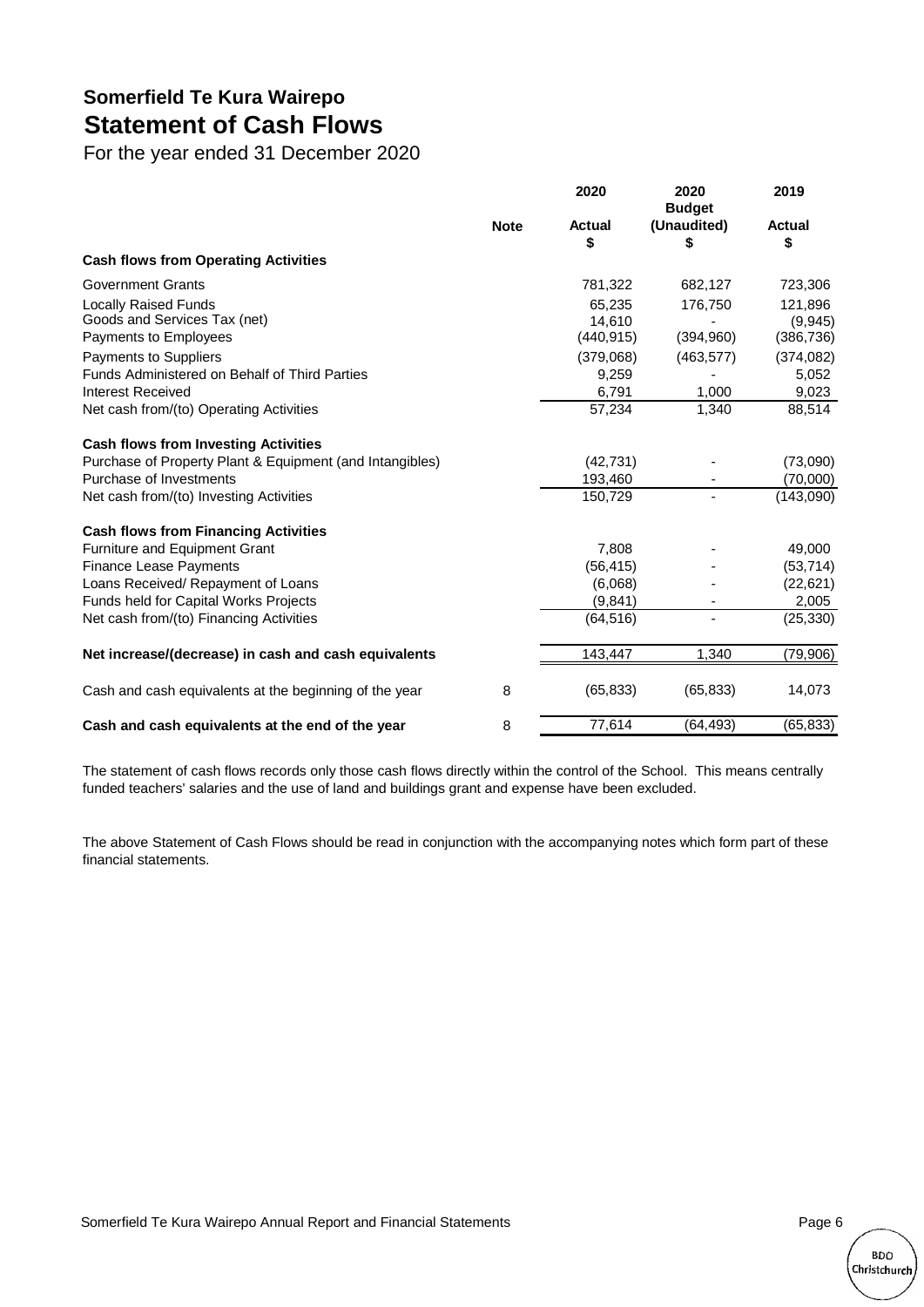#### **Somerfield Te Kura Wairepo**

#### **Notes to the Financial Statements For the year ended 31 December 2020**

#### **1. Statement of Accounting Policies**

#### **1.1. Reporting Entity**

Somerfield Te Kura Wairepo (the School) is a Crown entity as specified in the Crown Entities Act 2004 and a school as described in the Education and Training Act 2020. The Board of Trustees (the Board) is of the view that the School is a public benefit entity for financial reporting purposes.

#### **1.2. Basis of Preparation**

#### *Reporting Period*

The financial reports have been prepared for the period 1 January 2020 to 31 December 2020 and in accordance with the requirements of the Public Finance Act 1989.

#### *Basis of Preparation*

The financial statements have been prepared on a going concern basis, and the accounting policies have been consistently applied throughout the period.

#### *Financial Reporting Standards Applied*

The Education and Training Act 2020 requires the School, as a Crown entity, to prepare financial statements in accordance with generally accepted accounting practice. The financial statements have been prepared in accordance with generally accepted accounting practice in New Zealand, applying Public Sector Public Benefit Entity (PBE) Standards Reduced Disclosure Regime as appropriate to public benefit entities that qualify for Tier 2 reporting. The School is considered a Public Benefit Entity as it meets the criteria specified as "having a primary objective to provide goods and/or services for community or social benefit and where any equity has been provided with a view to supporting that primary objective rather than for financial return to equity holders".

#### *PBE Accounting Standards Reduced Disclosure Regime*

The School qualifies for Tier 2 as the school is not publicly accountable and is not considered large as it falls below the expenditure threshold of \$30 million per year. All relevant reduced disclosure concessions have been taken.

#### *Measurement Base*

The financial statements are prepared on the historical cost basis unless otherwise noted in a specific accounting policy.

#### *Presentation Currency*

These financial statements are presented in New Zealand dollars, rounded to the nearest dollar.

#### *Specific Accounting Policies*

The accounting policies used in the preparation of these financial statements are set out below.

#### *Critical Accounting Estimates And Assumptions*

The preparation of financial statements requires management to make judgements, estimates and assumptions that affect the application of accounting policies and the reported amounts of assets, liabilities, revenue and expenses. Actual results may differ from these estimates.

Estimates and underlying assumptions are reviewed on an ongoing basis. Revisions to accounting estimates are recognised in the period in which the estimate is revised and in any future periods affected.

#### *Useful lives of property, plant and equipment*

and equipment is disclosed at note 11. The School reviews the estimated useful lives of property, plant and equipment at the end of each reporting date. The School believes that the estimated useful lives of the property, plant and equipment as disclosed in the Significant Accounting Policies are appropriate to the nature of the property, plant and equipment at reporting date. Property, plant

#### *Cyclical Maintenance*

A school recognises its obligation to maintain the Ministry's buildings in a good state of repair as a provision for cyclical maintenance. This provision relates mainly to the painting of the school buildings. The estimate is based on the school's long term maintenance plan which is prepared as part of its 10 Year Property Planning process. During the year, the Board assesses the reasonableness of its 10 Year Property Plan on which the provision is based. Cyclical maintenance is disclosed at note 14.

Somerfield Te Kura Wairepo Annual Report and Financial Statements Page 7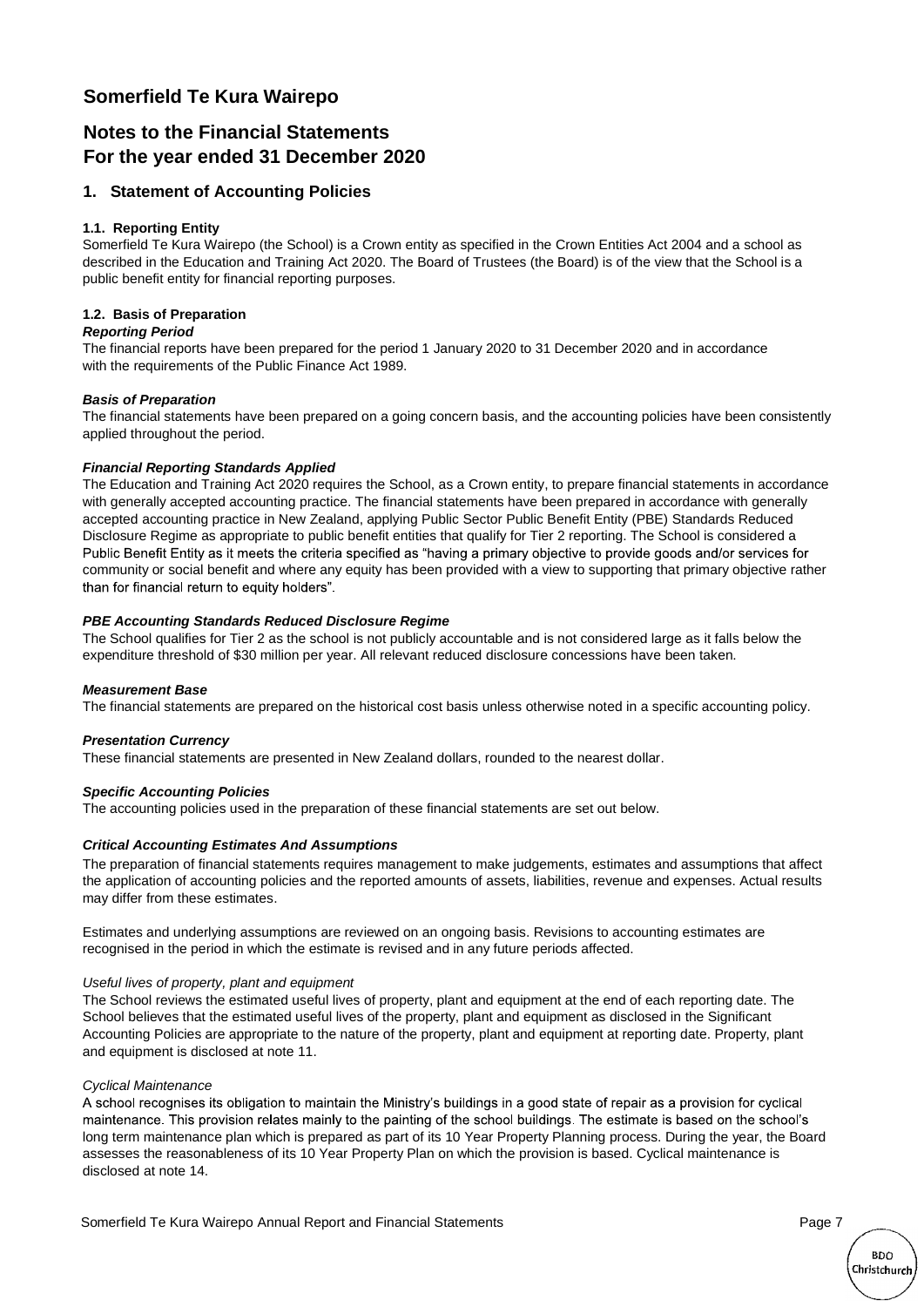#### *Critical Judgements in applying accounting policies*

Management has exercised the following critical judgements in applying accounting policies:

#### *Classification of leases*

Determining whether a lease is a finance lease or an operating lease requires judgement as to whether the lease transfers substantially all the risks and rewards of ownership to the school. Judgement is required on various aspects that include, but are not limited to, the fair value of the leased asset, the economic life of the leased asset, whether or not to include renewal options in the lease term, and determining an appropriate discount rate to calculate the present value of the minimum lease payments. Classification as a finance lease means the asset is recognised in the statement of financial position as property, plant, and equipment, whereas for an operating lease no such asset is recognised.

#### *Recognition of grants*

The School reviews the grants monies received at the end of each reporting period and whether any require a provision to carryforward amounts unspent. The School believes all grants received have been appropriately recognised as a liability if required. Government grants are disclosed at note 2.

#### **1.3. Revenue Recognition**

#### *Government Grants*

The School receives funding from the Ministry of Education. The following are the main types of funding that the School receives;

Operational grants are recorded as revenue when the School has the rights to the funding, which is in the year that the funding is received.

Teachers Salaries Grants are recorded as revenue when the School has the rights to the funding in the salary period they relate to. The grants are not received in cash by the School and are paid directly to teachers by the Ministry of Education.

Use of Land and Buildings Grants are recorded as revenue in the period the School uses the land and buildings. These are not received in cash by the School as they equate to the deemed expense for using the land and buildings which are owned by the Crown.

#### *Other Grants*

Other grants are recorded as revenue when the School has the rights to the funding, unless there are unfulfilled conditions attached to the grant, in which case the amount relating to the unfulfilled conditions is recognised as a liability and released to revenue as the conditions are fulfilled.

#### *Donations, Gifts and Bequests*

Donations, gifts and bequests are recorded as revenue when their receipt is formally acknowledged by the School.

#### *Interest Revenue*

Interest Revenue earned on cash and cash equivalents and investments is recorded as revenue in the period it is earned.

#### **1.4. Use of Land and Buildings Expense**

The property from which the School operates is owned by the Crown and managed by the Ministry of Education on behalf of the Crown. The School's use of the land and buildings as occupant is based on a property occupancy document as gazetted by the Ministry. The expense is based on an assumed market rental yield on the value of land and buildings as used for rating purposes. This is a non-cash expense that is offset by a non-cash grant from the Ministry.

#### **1.5. Finance Lease Payments**

Finance lease payments are apportioned between the finance charge and the reduction of the outstanding liability. The finance charge is allocated to each period during the lease term on an effective interest basis.

#### **1.6. Cash and Cash Equivalents**

Cash and cash equivalents include cash on hand, bank balances, deposits held at call with banks, and other short term highly liquid investments with original maturities of 90 days or less, and bank overdrafts. The carrying amount of cash and cash equivalents represent fair value.

#### **1.7. Accounts Receivable**

Short-term receivables are recorded at the amount due, less an allowance for credit losses (uncollectable debts). The School's receivables are largely made up of funding from the Ministry of Education, therefore the level of uncollectable debts is not considered to be material. However, short-term receivables are written off when there is no reasonable expectation of recovery.

Somerfield Te Kura Wairepo Annual Report and Financial Statements Page 8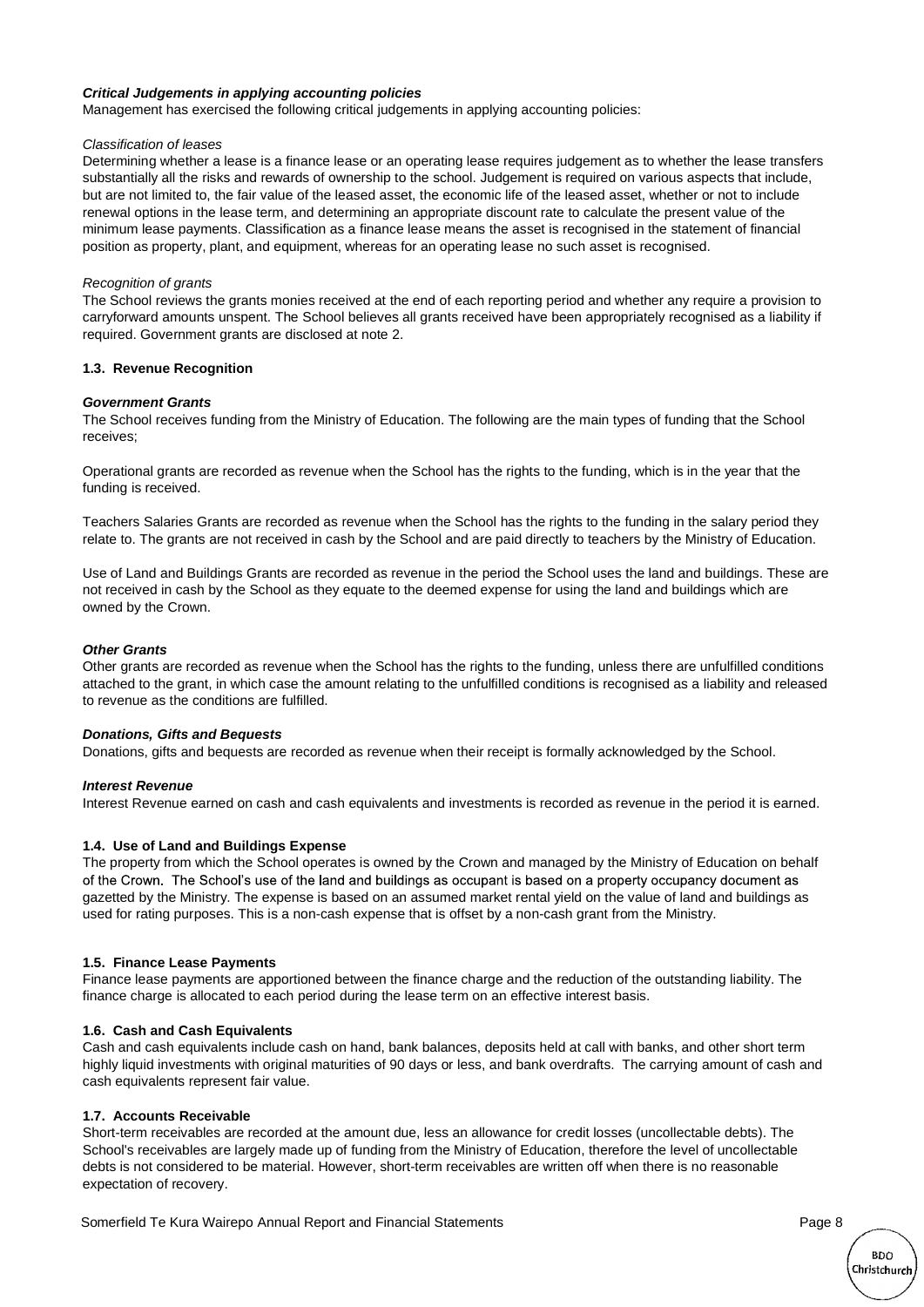#### **1.8. Investments**

Bank term deposits are initially measured at the amount invested. Interest is subsequently accrued and added to the investment balance. A loss allowance for expected credit losses is recognised if the estimated loss allowance is not trivial.

#### **1.9. Property, Plant and Equipment**

Land and buildings owned by the Crown are excluded from these financial statements. The Board's use of the land and buildings as 'occupant' is based on a property occupancy document.

Improvements to buildings owned by the Crown are recorded at cost, less accumulated depreciation and impairment losses.

Property, plant and equipment are recorded at cost or, in the case of donated assets, fair value at the date of receipt, less accumulated depreciation and impairment losses. Cost or fair value as the case may be, includes those costs that relate directly to bringing the asset to the location where it will be used and making sure it is in the appropriate condition for its intended use.

Gains and losses on disposals (*i.e.* sold or given away) are determined by comparing the proceeds received with the carrying amounts (*i.e.* the book value). The gain or loss arising from the disposal of an item of property, plant and equipment is recognised in the Statement of Comprehensive Revenue and Expense.

#### *Finance Leases*

A finance lease transfers to the lessee substantially all the risks and rewards incidental to ownership of an asset, whether or not title is eventually transferred. At the start of the lease term, finance leases are recognised as assets and liabilities in the statement of financial position at the lower of the fair value of the leased asset or the present value of the minimum lease payments. The finance charge is charged to the surplus or deficit over the lease period so as to produce a constant periodic rate of interest on the remaining balance of the liability. The amount recognised as an asset is depreciated over its useful life. If there is no reasonable certainty whether the school will obtain ownership at the end of the lease term, the asset is fully depreciated over the shorter of the lease term and its useful life.

#### *Depreciation*

Property, plant and equipment except for library resources are depreciated over their estimated useful lives on a straight line basis. Library resources are depreciated on a diminishing value basis. Depreciation of all assets is reported in the Statement of Comprehensive Revenue and Expense.

| The estimated useful lives of the assets are: |                         |
|-----------------------------------------------|-------------------------|
| Building improvements - Crown                 | 3-50 years              |
| Furniture and equipment                       | 3-15 years              |
| Information and communication technology      | 3-5 years               |
| Motor vehicles                                | 5 years                 |
| Leased assets held under a Finance Lease      | Term of Lease           |
| Library resources                             | 12.5% Diminishing value |
|                                               |                         |

#### **1.10. Impairment of property, plant and equipment and intangible assets**

The school does not hold any cash generating assets. Assets are considered cash generating where their primary objective is to generate a commercial return.

#### *Non cash generating assets*

Property, plant, and equipment and intangible assets held at cost that have a finite useful life are reviewed for impairment whenever events or changes in circumstances indicate that the carrying amount may not be recoverable. An impairment loss is recognised for the amount by which the asset's carrying amount exceeds its recoverable service amount. The recoverable service amount is the higher of an asset's fair value less costs to sell and value in use.

Value in use is determined using an approach based on either a depreciated replacement cost approach, restoration cost approach, or a service units approach. The most appropriate approach used to measure value in use depends on the nature of the impairment and availability of information.

If an asset's carrying amount exceeds its recoverable service amount, the asset is regarded as impaired and the carrying amount is written down to the recoverable amount. The total impairment loss is recognised in the surplus or deficit.

The reversal of an impairment loss is recognised in the surplus or deficit.

#### **1.11. Accounts Payable**

Accounts Payable represents liabilities for goods and services provided to the School prior to the end of the financial year which are unpaid. Accounts Payable are recorded at the amount of cash required to settle those liabilities. The amounts Somerfield Te Kura Wairepo Annual Report and Financial Statements Page 9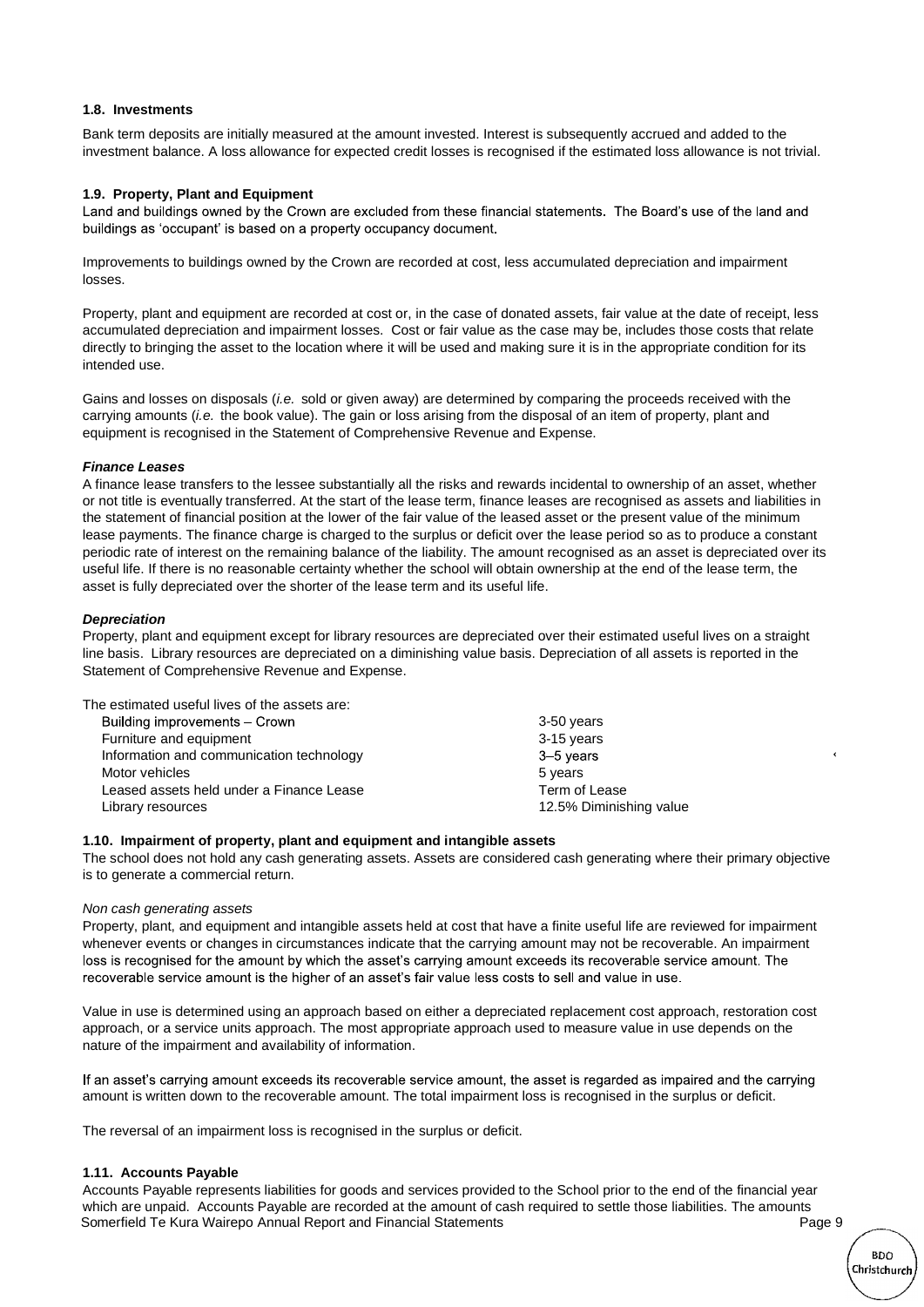are unsecured and are usually paid within 30 days of recognition.

#### **1.12. Employment Entitlements**

#### *Short-term employee entitlements*

Employee benefits that are due to be settled within 12 months after the end of the period in which the employee renders the related service are measured based on accrued entitlements at current rates of pay. These include salaries and wages accrued up to balance date, and also annual leave earned, by non teaching staff, to but not yet taken at balance date.

#### *Long-term employee entitlements*

Employee benefits that are due to be settled beyond 12 months after the end of the period in which the employee renders the related service, such as long service leave and retirement gratuities, have been calculated on an actuarial basis. The calculations are based on:

. likely future entitlements accruing to staff, based on years of service, years to entitlement, the likelihood that staff will reach the point of entitlement, and contractual entitlement information; and

• the present value of the estimated future cash flows

#### **1.13. Revenue Received in Advance**

Revenue received in advance relates to fees received from students and grants received where there are unfulfilled obligations for the School to provide services in the future. The fees are recorded as revenue as the obligations are fulfilled and the fees earned.

#### **1.14. Funds Held in Trust**

Funds are held in trust where they have been received by the School for a specified purpose, or are being held on behalf of a third party and these transactions are not recorded in the Statement of Revenue and Expense.

The School holds sufficient funds to enable the funds to be used for their intended purpose at any time.

#### **1.15. Shared Funds**

Shared Funds are held on behalf of a cluster of participating schools as agreed with the Ministry of Education. The cluster of schools operate activities outside of the School's control. These amounts are not recorded in the Statement of Revenue and Expense. The School holds sufficient funds to enable the funds to be used for their intended purpose.

#### **1.16. Provision for Cyclical Maintenance**

The property from which the School operates is owned by the Crown, and is vested in the Ministry. The Ministry has gazetted a property occupancy document that sets out the Board's property maintenance responsibilities. The Board is responsible for maintaining the land, buildings and other facilities on the School site in a state of good order and repair.

Cyclical maintenance, which involves painting the interior and exterior of the School, makes up the most significant part of the Board's responsibilities outside day-to-day maintenance. The provision for cyclical maintenance represents the obligation the Board has to the Ministry and is based on the Board's ten year property plan (10YPP).

#### **1.17. Financial Instruments**

The School's financial assets comprise cash and cash equivalents, accounts receivable, and investments. All of these financial assets, except for investments that are shares, are categorised as 'financial assets measured at amortised cost' for accounting purposes in accordance with financial reporting standards.

Investments that are shares are categorised as 'financial assets at fair value through other comprehensive revenue and expense' for accounting purposes in accordance with financial reporting standards.

The School's financial liabilities comprise accounts payable, and finance lease liability. All of these financial liabilities are categorised as "financial liabilities measured at amortised cost" for accounting purposes in accordance with financial reporting standards.

#### **1.18. Borrowings**

Borrowings on normal commercial terms are initially recognised at the amount borrowed plus transaction costs. Interest due on the borrowings is subsequently accrued and added to the borrowings balance. Borrowings are classified as current liabilities unless the school has an unconditional right to defer settlement of the liability for at least 12 months after balance date.

Borrowings include but are not limited to bank overdrafts, operating leases, finance leases, painting contracts and term loans.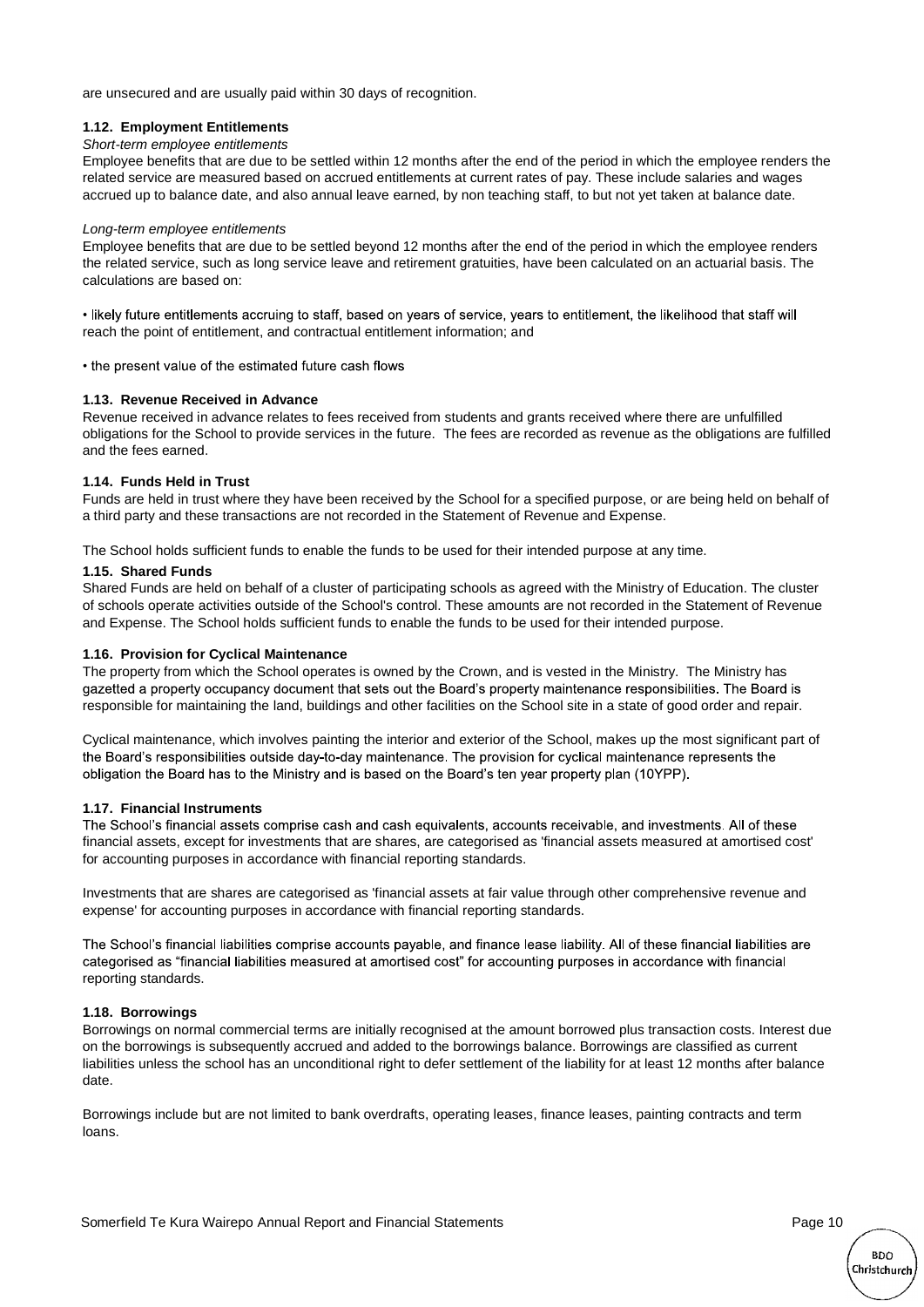#### **1.19. Goods and Services Tax (GST)**

The financial statements have been prepared on a GST exclusive basis, with the exception of accounts receivable and accounts payable which are stated as GST inclusive.

The net amount of GST paid to, or received from, the IRD, including the GST relating to investing and financing activities, is classified as a net operating cash flow in the statements of cash flows.

Commitments and contingencies are disclosed exclusive of GST.

#### **1.20. Budget Figures**

The budget figures are extracted from the School budget that was approved by the Board.

#### **1.21. Services received in-kind**

From time to time the School receives services in-kind, including the time of volunteers. The School has elected not to recognise services received in kind in the Statement of Comprehensive Revenue and Expense.

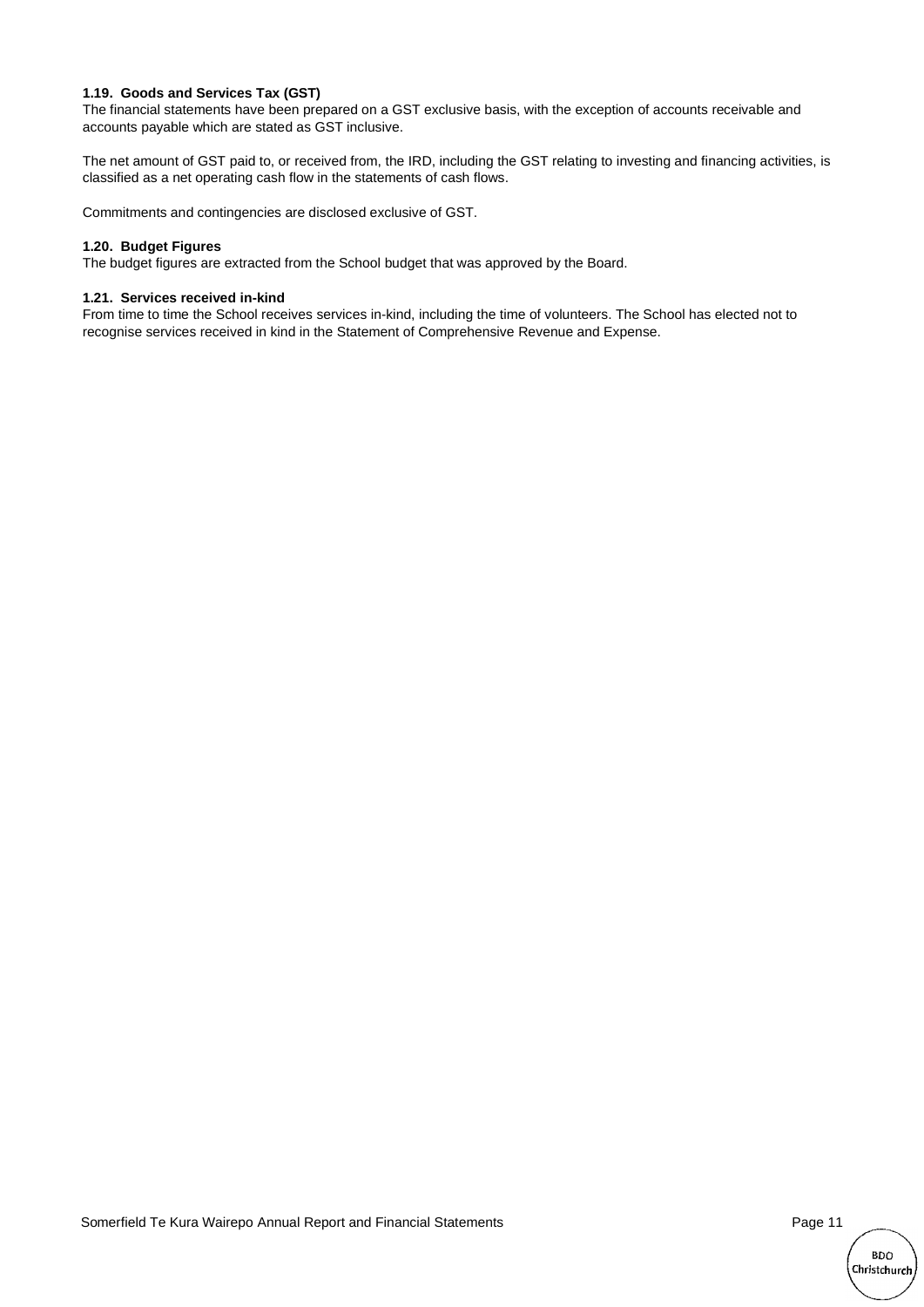#### **2. Government Grants**

|                                  | 2020         | 2020<br><b>Budget</b> | 2019      |
|----------------------------------|--------------|-----------------------|-----------|
|                                  | Actual<br>\$ | (Unaudited)           | Actual    |
| <b>Operational Grants</b>        | 676.256      | 598.517               | 610.409   |
| <b>Teachers' Salaries Grants</b> | 2,159,606    | 1,936,342             | 2,158,062 |
| Use of Land and Buildings Grants | 645.925      | 397.614               | 414.448   |
| <b>Other MoE Grants</b>          | 84.338       | 53.610                | 97.286    |
| <b>Other Government Grants</b>   | 27.574       | 30,000                | 15,611    |
|                                  | 3,593,699    | 3,016,083             | 3,295,816 |

Other MOE Grants total includes additional COVID-19 funding totalling \$8,777 for the year ended 31 December 2020.

#### **3. Locally Raised Funds**

Local funds raised within the School's community are made up of:

|                                           | 2020         | 2020<br><b>Budget</b> | 2019                |
|-------------------------------------------|--------------|-----------------------|---------------------|
| <b>Revenue</b>                            | Actual<br>\$ | (Unaudited)<br>\$     | <b>Actual</b><br>\$ |
| Donations                                 | 109,350      | 126,750               | 31,806              |
| Fundraising                               | 5,031        | 15,000                | 11,511              |
| <b>Other Revenue</b>                      | 5,604        |                       | 27,942              |
| Activities                                | 38,181       | 35,000                | 54,637              |
|                                           | 158,166      | 176,750               | 125,896             |
| <b>Expenses</b>                           |              |                       |                     |
| Activities                                | 66,479       | 86,800                | 48,305              |
| Trading                                   | 2,207        |                       | 22                  |
| Fundraising (Costs of Raising Funds)      | 3,193        | 7,500                 | 5,595               |
|                                           | 71,879       | 94,300                | 53,922              |
| Surplus for the year Locally raised funds | 86,287       | 82,450                | 71,974              |

#### **4. Learning Resources**

|                                          | 2020      | 2020<br><b>Budget</b> | 2019      |
|------------------------------------------|-----------|-----------------------|-----------|
|                                          | Actual    | (Unaudited)           | Actual    |
|                                          |           |                       | Φ         |
| Curricular                               | 40.678    | 45.970                | 47.215    |
| <b>Equipment Repairs</b>                 | 5.597     | 10.000                | 6.981     |
| Information and Communication Technology | 5.430     | 7.900                 | 6.731     |
| <b>Library Resources</b>                 | 140       | 5.500                 | 241       |
| <b>Employee Benefits - Salaries</b>      | 2,450,902 | 2,189,342             | 2,408,384 |
| <b>Staff Development</b>                 | 10.504    | 15.200                | 31.184    |
|                                          | 2.513.251 | 2.273.912             | 2.500.736 |

#### **5. Administration**

|                                                | 2020         | 2020<br><b>Budget</b> | 2019         |
|------------------------------------------------|--------------|-----------------------|--------------|
|                                                | Actual<br>\$ | (Unaudited)<br>\$     | Actual<br>\$ |
| Audit Fee                                      | 3,958        | 3,220                 | 3,843        |
| <b>Board of Trustees Fees</b>                  | 5,965        | 4,500                 | 3,565        |
| Board of Trustees Expenses                     | 8,677        | 7.500                 | 13,485       |
| Communication                                  | 2,934        | 4.600                 | 3,776        |
| Consumables                                    | 28,302       | 22,800                | 20,089       |
| <b>Operating Lease</b>                         | 1,190        | 72.030                | 28,211       |
| Legal Fees                                     |              | 500                   | 766          |
| Other                                          | 20.768       | 13.785                | 14,015       |
| <b>Employee Benefits - Salaries</b>            | 102.826      | 99,960                | 100,137      |
| Insurance                                      | 14.186       | 9.150                 | 13,661       |
| Service Providers, Contractors and Consultancy | 2,524        | 4,000                 | 3,740        |
|                                                | 191,330      | 242,045               | 205,288      |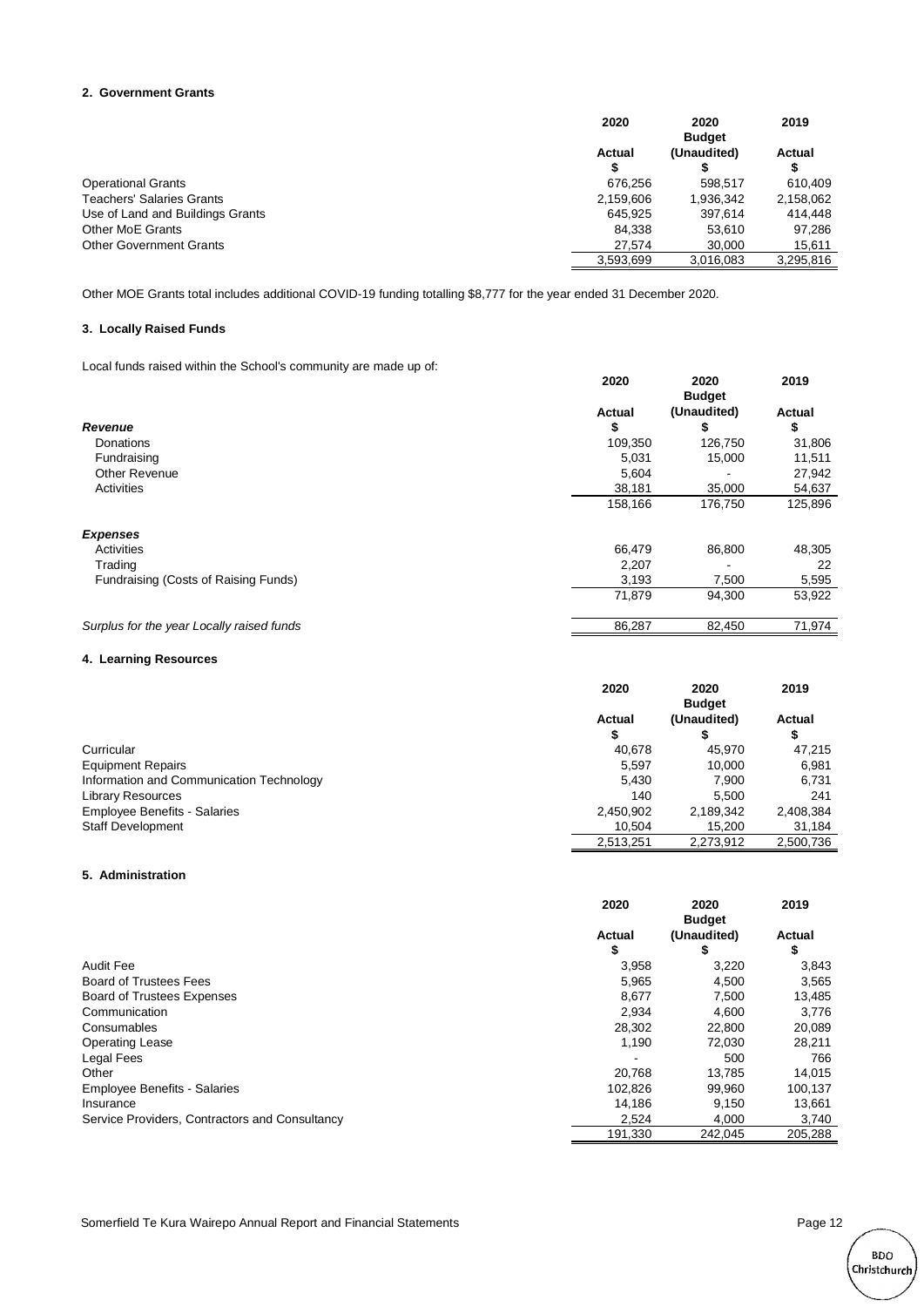#### **6. Property**

|                                          | 2020        | 2020<br><b>Budget</b> | 2019         |
|------------------------------------------|-------------|-----------------------|--------------|
|                                          | Actual<br>S | (Unaudited)<br>S      | Actual<br>\$ |
| Caretaking and Cleaning Consumables      | 10.668      | 9.500                 | 11.186       |
| <b>Consultancy and Contract Services</b> | 61.784      | 55,000                | 60.584       |
| Grounds                                  | 18.595      | 41.500                | 12,202       |
| Heat, Light and Water                    | 19.900      | 17.052                | 21,817       |
| Rates                                    | 6.412       | 5.300                 | 6.079        |
| Repairs and Maintenance                  | 35.782      | 5.300                 | 17.171       |
| Use of Land and Buildings                | 645.925     | 397.614               | 414.448      |
| Security                                 | 6.844       | 7.920                 | 5.830        |
| <b>Employee Benefits - Salaries</b>      | 47.281      | 42,000                | 39,748       |
|                                          | 853.191     | 581.186               | 589.065      |

The Use of Land and Buildings figure represents 8% of the school's total property value. Property values are established as part of the nation-wide revaluation exercise that is conducted every 30 June for the Ministry of Education's year-end reporting purposes.

#### **7. Depreciation of Property, Plant and Equipment**

|                                          | 2020         | 2020<br><b>Budget</b> | 2019        |
|------------------------------------------|--------------|-----------------------|-------------|
|                                          | Actual<br>\$ | (Unaudited)           | Actual<br>Φ |
| <b>Building Improvements</b>             |              |                       | 11.625      |
| Furniture and Equipment                  | 42.648       | 30,000                | 36,016      |
| Information and Communication Technology | 24.282       | 20,000                | 26,312      |
| <b>Leased Assets</b>                     | 55.641       | 50,000                | 44.099      |
| <b>Library Resources</b>                 | 3.637        | 2,000                 | 3,546       |
|                                          | 126.208      | 102.000               | 121.598     |

#### **8. Cash and Cash Equivalents**

|                                                       | 2020   | 2020<br><b>Budget</b> | 2019      |
|-------------------------------------------------------|--------|-----------------------|-----------|
|                                                       | Actual | (Unaudited)           | Actual    |
|                                                       | ъ      |                       | ъ         |
| Cash on Hand                                          | 45     |                       | 45        |
| <b>Bank Current Account</b>                           | 77.569 | (64, 493)             |           |
| <b>Bank Call Account</b>                              |        | -                     | 180       |
| <b>Bank Overdraft</b>                                 |        |                       | (66,058)  |
| Cash and cash equivalents for Statement of Cash Flows | 77,614 | (64, 493)             | (65, 833) |

The carrying value of short-term deposits with original maturity dates of 90 days or less approximates their fair value.

Of the \$77,614 Cash and Cash Equivalents and Investments, \$16,423 is held by the School on behalf of the KahuKuru cluster. See note 18 for details of how the funding received for the cluster has been spent in the year.

#### **9. Accounts Receivable**

|                                            | 2020    | 2020<br><b>Budget</b> | 2019    |
|--------------------------------------------|---------|-----------------------|---------|
|                                            | Actual  | (Unaudited)           | Actual  |
|                                            | \$      | \$                    | \$      |
| Receivables                                |         | 4.000                 | 4,000   |
| Receivables from the Ministry of Education | 96.931  |                       |         |
| Interest Receivable                        | 174     | 2.228                 | 2,228   |
| <b>Teacher Salaries Grant Receivable</b>   | 151,162 | 126,428               | 126,428 |
|                                            | 248,267 | 132,656               | 132,656 |
| Receivables from Exchange Transactions     | 174     | 6.228                 | 6,228   |
| Receivables from Non-Exchange Transactions | 248.093 | 126.428               | 126,428 |
|                                            | 248.267 | 132.656               | 132,656 |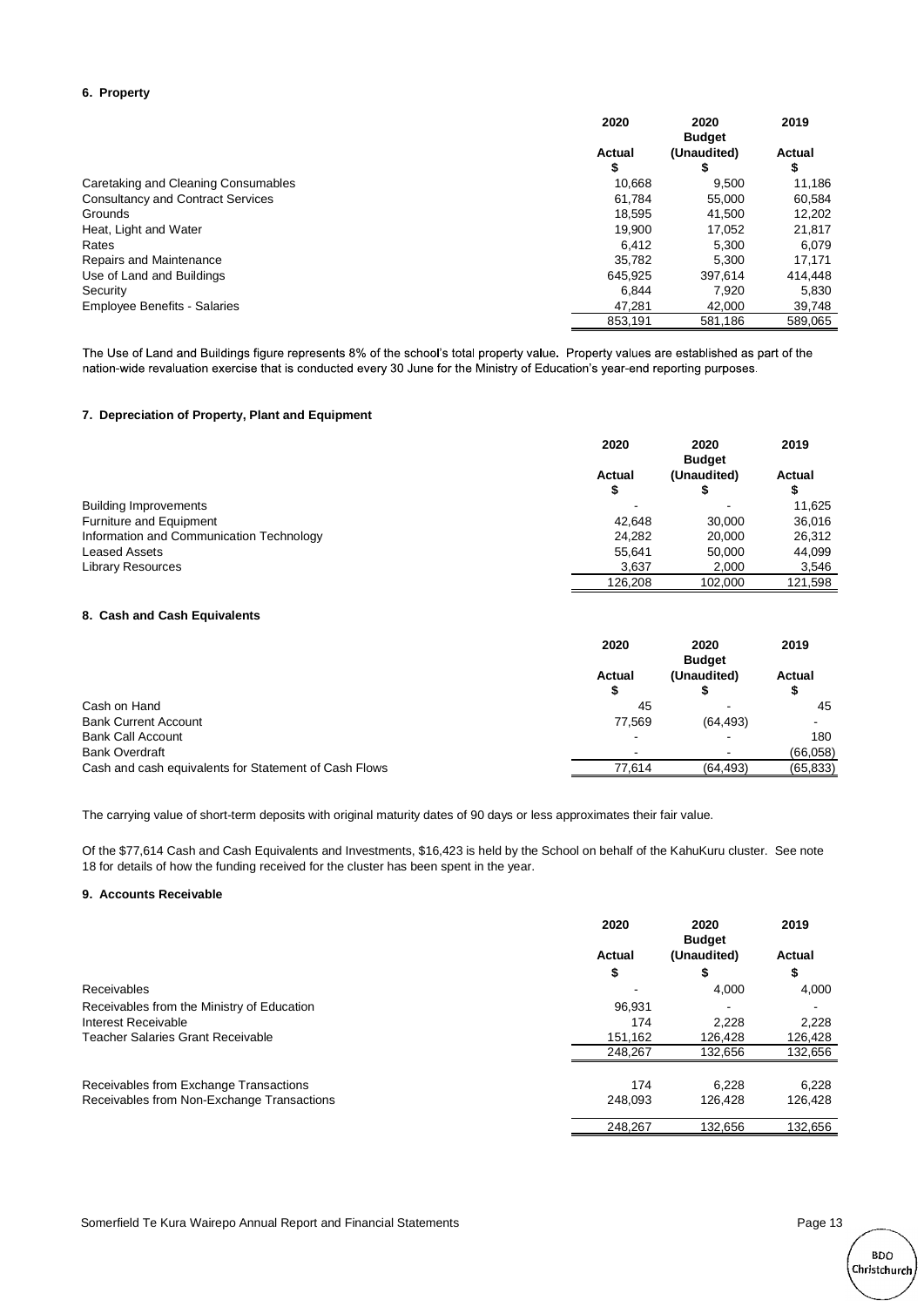#### **10. Investments**

The School's investment activities are classified as follows:

|                          | 2020    | 2020<br><b>Budget</b> | 2019    |
|--------------------------|---------|-----------------------|---------|
| <b>Current Asset</b>     | Actual  | (Unaudited)           | Actual  |
| Short-term Bank Deposits | 126.540 | 320,000               | 320,000 |
| Total Investments        | 126.540 | 320,000               | 320,000 |

#### **11. Property, Plant and Equipment**

|                                          | Opening<br>Balance (NBV) | Additions | <b>Disposals</b> | Impairment | Depreciation | Total (NBV) |
|------------------------------------------|--------------------------|-----------|------------------|------------|--------------|-------------|
| 2020                                     |                          |           |                  |            |              |             |
| <b>Building Improvements</b>             | 330.749                  |           |                  |            |              | 330,749     |
| Furniture and Equipment                  | 132.274                  | 20,026    | (4,571)          |            | (42, 648)    | 105.081     |
| Information and Communication Technology | 78.864                   | 17.252    | -                |            | (24, 282)    | 71.834      |
| <b>Leased Assets</b>                     | 122.572                  | 49,008    |                  |            | (55, 641)    | 115,939     |
| <b>Library Resources</b>                 | 24.822                   | 5.454     | (1, 181)         |            | (3,637)      | 25,458      |
| Balance at 31 December 2020              | 689,281                  | 91,740    | (5,752)          |            | (126, 208)   | 649,061     |

|                                          | Cost or<br><b>Valuation</b> | Accumulated<br><b>Depreciation</b> | <b>Net Book</b><br>Value |
|------------------------------------------|-----------------------------|------------------------------------|--------------------------|
| 2020                                     |                             | S                                  | ъ                        |
| <b>Building Improvements</b>             | 532.216                     | (201, 467)                         | 330,749                  |
| Furniture and Equipment                  | 717.629                     | (612, 548)                         | 105,081                  |
| Information and Communication Technology | 198,887                     | (127, 053)                         | 71,834                   |
| <b>Leased Assets</b>                     | 204.894                     | (88, 955)                          | 115.939                  |
| <b>Library Resources</b>                 | 81.343                      | (55, 885)                          | 25.458                   |
| <b>Balance at 31 December 2020</b>       | 1.734.969                   | (1,085,908)                        | 649,061                  |

The net carrying value of equipment held under a finance lease is \$115,939 (2019: \$122,572)

|                                          | Opening       |           |                  |            |              |             |
|------------------------------------------|---------------|-----------|------------------|------------|--------------|-------------|
|                                          | Balance (NBV) | Additions | <b>Disposals</b> | Impairment | Depreciation | Total (NBV) |
| 2019                                     |               |           |                  |            |              |             |
| <b>Building Improvements</b>             | 340.209       | 2,165     |                  |            | (11.625)     | 330.749     |
| Furniture and Equipment                  | 151.834       | 16.456    |                  |            | (36,016)     | 132,274     |
| Information and Communication Technology | 57.201        | 47.975    |                  |            | (26, 312)    | 78.864      |
| <b>Leased Assets</b>                     | 38.728        | 151.946   | (24,003)         |            | (44,099)     | 122,572     |
| <b>Library Resources</b>                 | 23.745        | 6,701     | (2,078)          |            | (3,546)      | 24.822      |
| Balance at 31 December 2019              | 611.717       | 225.243   | (26,081)         |            | (121.598)    | 689,281     |

|                                          | Cost or<br><b>Valuation</b> | Accumulated<br><b>Depreciation</b> | <b>Net Book</b><br>Value |
|------------------------------------------|-----------------------------|------------------------------------|--------------------------|
| 2019                                     |                             |                                    | \$                       |
| <b>Building Improvements</b>             | 532.216                     | (201, 467)                         | 330.749                  |
| Furniture and Equipment                  | 741.098                     | (608, 824)                         | 132.274                  |
| Information and Communication Technology | 285.670                     | (206, 806)                         | 78.864                   |
| <b>Leased Assets</b>                     | 157.247                     | (34.675)                           | 122.572                  |
| <b>Library Resources</b>                 | 79.679                      | (54.857)                           | 24.822                   |
| Balance at 31 December 2019              | 795,910,                    | (1, 106, 629)                      | 689,281                  |

#### **12. Accounts Payable**

|                                         | 2020    | 2020<br><b>Budget</b> | 2019    |
|-----------------------------------------|---------|-----------------------|---------|
|                                         | Actual  | (Unaudited)           | Actual  |
|                                         | S       | ⊕                     | Φ       |
| Operating creditors                     | 25,855  | 36,418                | 36,418  |
| Accruals                                | 2.958   | 3.269                 | 3.269   |
| <b>Employee Entitlements - salaries</b> | 152.275 | 126,428               | 126,428 |
| Employee Entitlements - leave accrual   | 8,352   | 8,977                 | 8,977   |
|                                         | 189.440 | 175.092               | 175,092 |
| Payables for Exchange Transactions      | 189.440 | 175,092               | 175,092 |
|                                         | 189.440 | 175,092               | 175,092 |

The carrying value of payables approximates their fair value.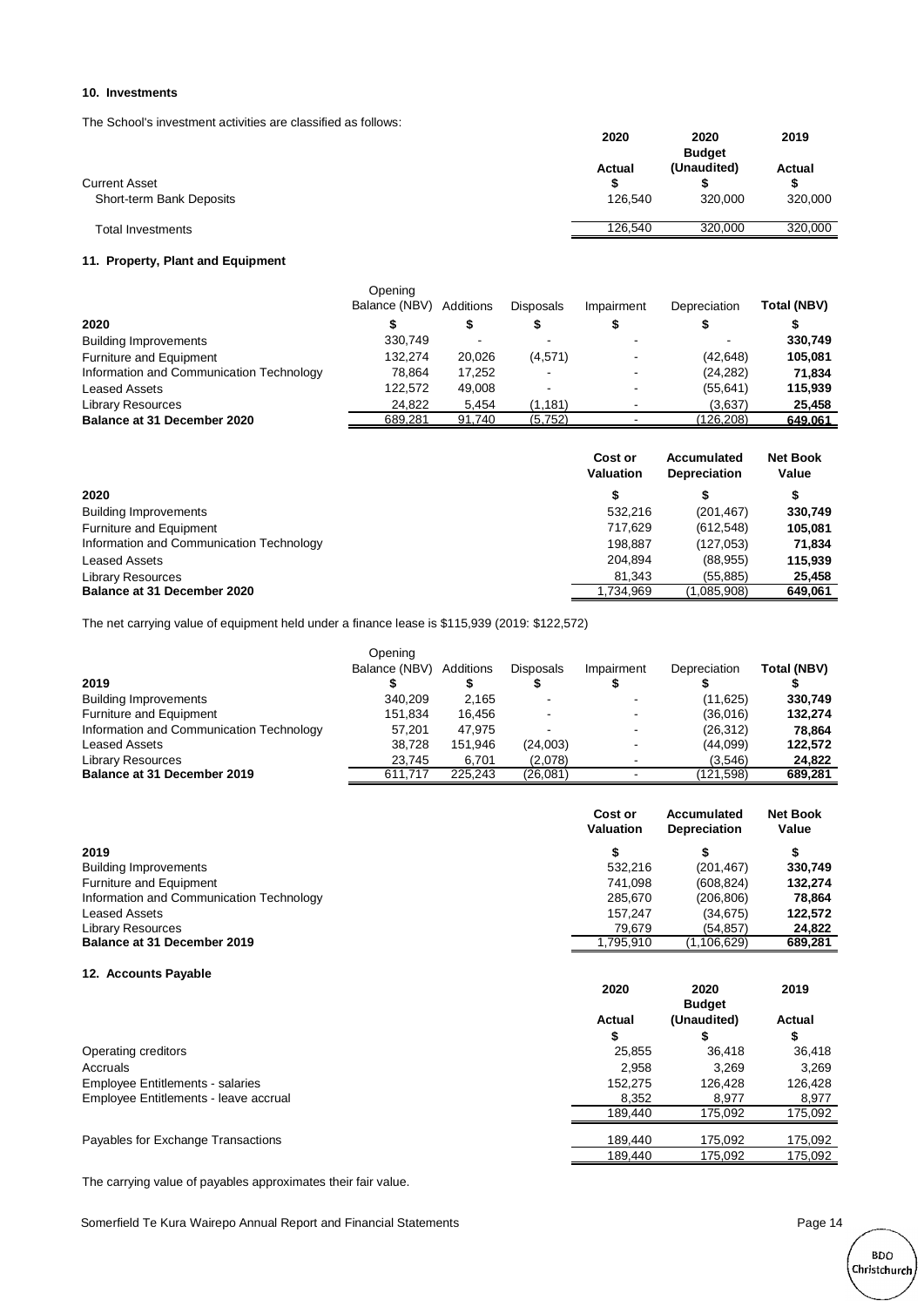#### **13. Borrowings**

|                 | 2020        | 2020<br><b>Budget</b> | 2019         |
|-----------------|-------------|-----------------------|--------------|
|                 | Actual<br>S | (Unaudited)           | Actual<br>\$ |
| Due in One Year | -           | 6,068                 | 6,068        |
|                 |             | 6,068                 | 6,068        |

In prior years the school signed a contract with The Canterbury Trust for a loan of \$200,000. The school has approval from the Ministry for this loan. The term of the loan is 10 Years at 3% interest, this loan was completed in 2020.

#### **14. Provision for Cyclical Maintenance**

|                                    | 2020        | 2020<br><b>Budget</b> | 2019         |
|------------------------------------|-------------|-----------------------|--------------|
|                                    | Actual<br>S | (Unaudited)           | Actual<br>\$ |
| Provision at the Start of the Year | 10.000      | 10.000                | 10,000       |
| Provision at the End of the Year   | 10.000      | 10.000                | 10,000       |
| Cyclical Maintenance - Term        | 10.000      | 10.000                | 10,000       |
|                                    | 10.000      | 10.000                | 10.000       |

#### **15. Finance Lease Liability**

The School has entered into a number of finance lease agreements for computers and other ICT equipment. Minimum lease payments payable:

|                                                  | 2020    | 2020          | 2019    |
|--------------------------------------------------|---------|---------------|---------|
|                                                  |         | <b>Budget</b> |         |
|                                                  | Actual  | (Unaudited)   | Actual  |
|                                                  |         |               |         |
| No Later than One Year                           | 67.099  | 49.087        | 49.087  |
| Later than One Year and no Later than Five Years | 49.643  | 76.133        | 76,133  |
|                                                  | 116.742 | 125.220       | 125.220 |

#### **16. Funds Held in Trust**

|                                                          | 2020   | 2020<br><b>Budget</b> | 2019   |
|----------------------------------------------------------|--------|-----------------------|--------|
|                                                          | Actual | (Unaudited)           | Actual |
|                                                          |        |                       |        |
| Funds Held in Trust on Behalf of Third Parties - Current | 1.766  | 2.836                 | 2,836  |
|                                                          | .766   | 2,836                 | 2,836  |

These funds relate to arrangements where the school is acting as an agent. These amounts are not revenue or expenditure of the school and therefore are not included in the Statement of Comprehensive Revenue and Expense.

#### **17. Funds Held for Capital Works**

During the year the School received and applied funding from the Ministry of Education for the following capital works projects:

|                           | 2020        | <b>Opening</b><br><b>Balances</b> | <b>Receipts</b><br>from MoE | <b>Payments</b> | <b>BOT</b><br><b>Contributions</b> | <b>Closing</b><br><b>Balances</b> |
|---------------------------|-------------|-----------------------------------|-----------------------------|-----------------|------------------------------------|-----------------------------------|
| Redevelopment Project     | In Progress | (8, 148)                          | 261.564                     | (271, 405)      | -                                  | (17,989)                          |
| <b>Playground Project</b> | Completed   | $\overline{\phantom{a}}$          | 351.886                     | (351,886)       |                                    | $\blacksquare$                    |
| Totals                    |             | (8, 148)                          | 613,450                     | (623,291)       |                                    | (17,989)                          |
| <b>Represented by:</b>    |             |                                   |                             |                 |                                    |                                   |

Funds Due from the Ministry of Education (17,989) (17,989)

|                       | 2019        | Opening<br><b>Balances</b> | <b>Receipts</b><br>from MoE | <b>Payments</b> | <b>BOT</b><br><b>Contributions</b> | Closing<br><b>Balances</b> |
|-----------------------|-------------|----------------------------|-----------------------------|-----------------|------------------------------------|----------------------------|
| Redevelopment Project | In Progress | (10.153)                   | 44.394                      | (42.389)        |                                    | (8.148)                    |
| Totals                |             | (10.153)                   | 44.394                      | (42.389)        |                                    | (8, 148)                   |

(17,989)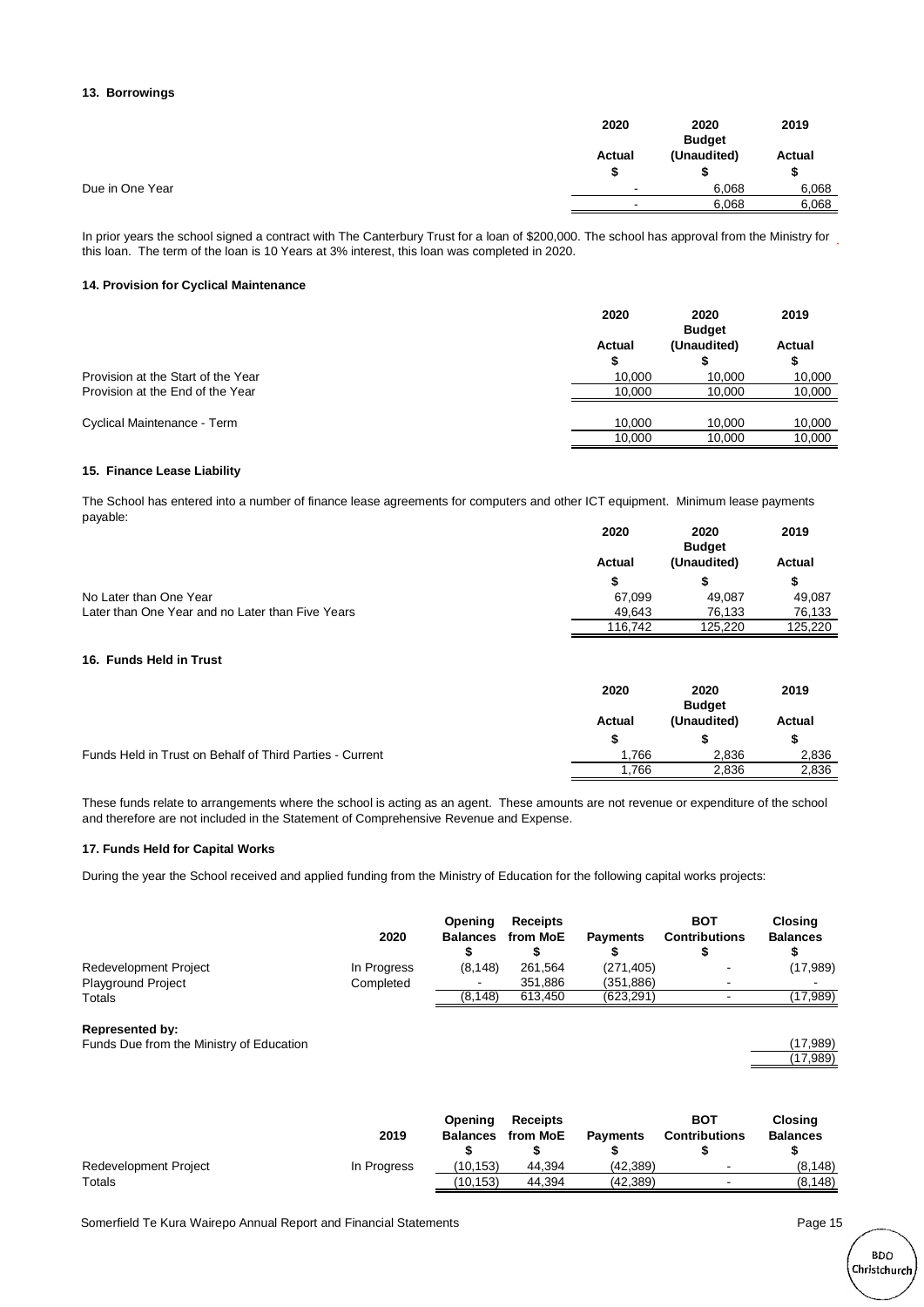#### **18. Funds Held on Behalf of the Kahukura Cluster**

Somerfield Te Kura Wairepo was the lead school and holds funds on behalf of the Kahukura cluster.

|                                            | 2020    | 2020<br><b>Budget</b>    | 2019           |
|--------------------------------------------|---------|--------------------------|----------------|
|                                            | Actual  | (Unaudited)              | Actual<br>S    |
| Funds Held at Beginning of the Year        | 6.094   | 6.094                    | $\blacksquare$ |
| <b>Funds Received from Cluster Members</b> | 11.861  | $\overline{\phantom{a}}$ | 22.447         |
| Funds Spent on Behalf of the Cluster       | (1.532) |                          | (16, 353)      |
| Funds Held at Year End                     | 16.423  | 6.094                    | 6.094          |
|                                            |         |                          |                |

#### **19. Related Party Transactions**

The School is a controlled entity of the Crown, and the Crown provides the major source of revenue to the School. The School enters into transactions with other entities also controlled by the Crown, such as government departments, state-owned enterprises and other Crown entities. Transactions with these entities are not disclosed as they occur on terms and conditions no more or less favourable than those that it is reasonable to expect the School would have adopted if dealing with that entity at arm's length.

Related party disclosures have not been made for transactions with related parties that are within a normal supplier or client/recipient relationship on terms and condition no more or less favourable than those that it is reasonable to expect the school would have adopted in dealing with the party at arm's length in the same circumstances. Further, transactions with other government agencies (for example, Government departments and Crown entities) are not disclosed as related party transactions when they are consistent with the normal operating arrangements between government agencies and undertaken on the normal terms and conditions for such transactions.

#### **20. Remuneration**

#### *Key management personnel compensation*

Key management personnel of the School include all trustees of the Board, Principal,Deputy and Assistant Prinicpals.

|                                             | 2020<br>Actual<br>\$ | 2019<br>Actual<br>\$ |
|---------------------------------------------|----------------------|----------------------|
| <b>Board Members</b>                        |                      |                      |
| Remuneration                                | 5,965                | 3,565                |
| Full-time equivalent members                | 0.18                 | 0.15                 |
| Leadership Team                             |                      |                      |
| Remuneration                                | 267.184              | 383,888              |
| Full-time equivalent members                | 2.00                 | 3.00                 |
| Total key management personnel remuneration | 273.149              | 387,453              |
| Total full-time equivalent personnel        | 2.18                 | 3.15                 |

The full time equivalent for Board members has been determined based on attendance at Board meetings, Committee meetings and for other obligations of the Board, such as stand downs and suspensions, plus the estimated time for Board members to prepare for meetings.

#### *Principal*

The total value of remuneration paid or payable to the Principal was in the following bands:

|                                                  | 2020    | 2019      |
|--------------------------------------------------|---------|-----------|
|                                                  | Actual  | Actual    |
| Salaries and Other Short-term Employee Benefits: | \$000   | \$000     |
| Salary and Other Payments                        | 150-160 | 150 - 160 |
| <b>Benefits and Other Emoluments</b>             | $0 - 5$ | $0 - 5$   |
| <b>Termination Benefits</b>                      | $0 - 0$ | $0 - 0$   |

*Other Employees*

The number of other employees with remuneration greater than \$100,000 was in the following bands:

| Remuneration<br>\$000 | 2020<br><b>FTE Number</b> | 2019<br><b>FTE Number</b> |
|-----------------------|---------------------------|---------------------------|
| $100 - 110$           | 3.00                      | 1.00                      |
| 110 - 120             | $\overline{\phantom{a}}$  | $\overline{\phantom{a}}$  |
| $120 - 130$           | $\overline{\phantom{a}}$  | 1.00                      |
|                       | 3.00                      | 2.00                      |
|                       |                           |                           |

The disclosure for 'Other Employees' does not include remuneration of the Principal.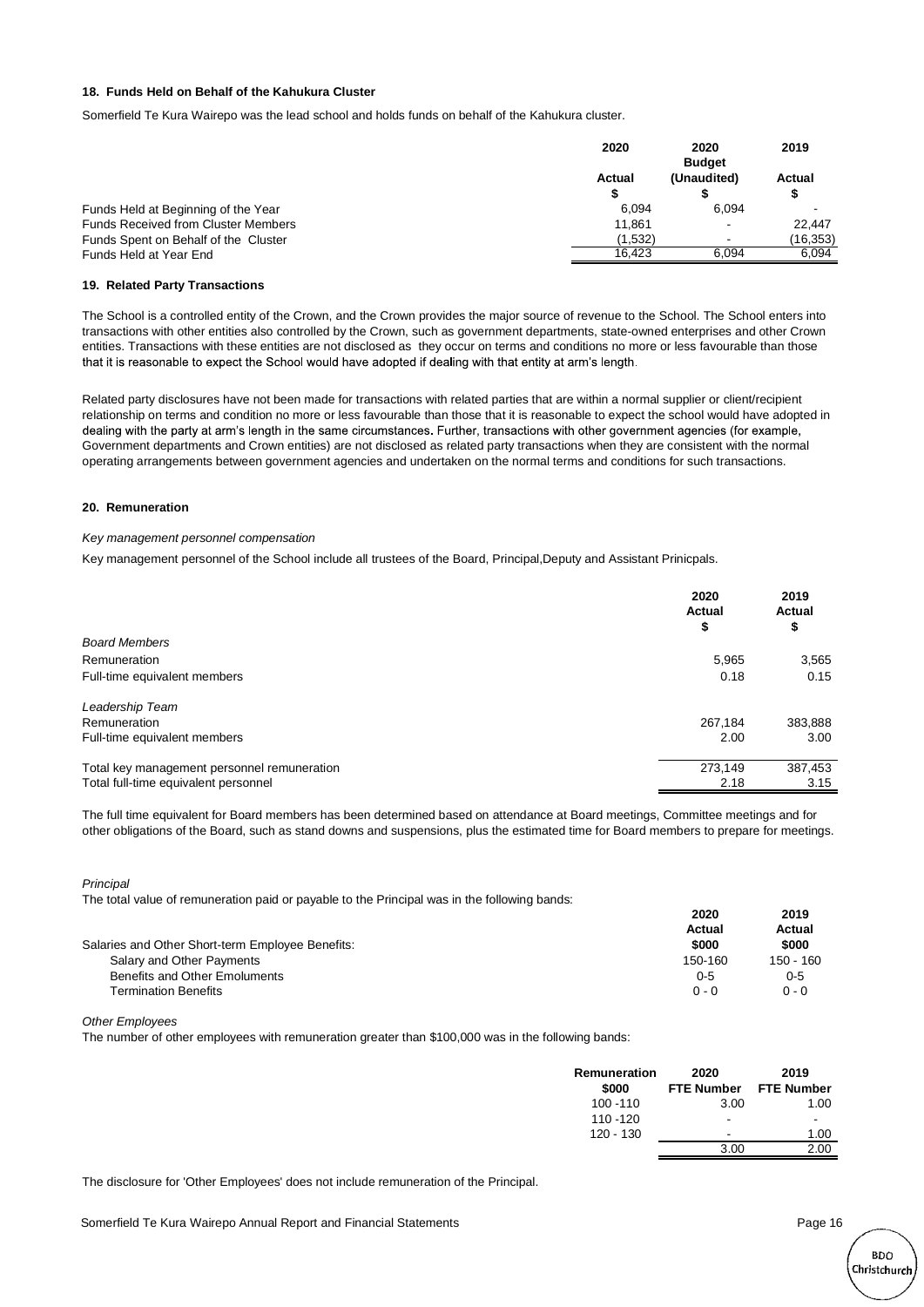#### **21. Compensation and Other Benefits Upon Leaving**

The total value of compensation or other benefits paid or payable to persons who ceased to be trustees, committee member, or employees during the financial year in relation to that cessation and number of persons to whom all or part of that total was payable was as follows:

|                  | 2020          |     | 2019   |        |
|------------------|---------------|-----|--------|--------|
|                  | Actual        |     | Actual |        |
| Total            | $-$ \$<br>- S |     |        | $\sim$ |
| Number of People |               | . . |        |        |

#### **22. Contingencies**

There are no contingent liabilities (except as noted below) and no contingent assets as at 31 December 2020 (Contingent liabilities and assets at 31 December 2019: nil).

#### **Holidays Act Compliance - schools payroll**

The Ministry of Education performs payroll processing and payments on behalf of school boards of trustees, through payroll service provider Education Payroll Limited.

The Ministry's review of the schools sector payroll to ensure compliance with the Holidays Act 2003 is ongoing. The current phase of this review is to design potential solutions for any compliance breaches discovered in the initial phase of the Programme. Final calculations and potential impact on any specific individual will not be known until further detailed analysis and solutions have been completed.

To the extent that any obligation cannot reasonably be quantified at 31 December 2020, a contingent liability for the school may exist.

#### **Cyclical Maintenance**

The School has an obligation to the Ministry of Education to maintain in good order and repair at all times the land, buildings and other facilities on the School site. The School is part of the Christchurch Schools Rebuild Programme which will result in the School's buildings either being repair or rebuild in the future. At the present time there is significant uncertainty over how the programme will affect the School. As a result, the School cannot make a reliable estimate of the maintenance required on the School's buildings. Due to the urgent maintenance required a portion of the provision has been left in the accounts to provide for this.

#### **23. Commitments**

#### **(a) Capital Commitments**

As at 31 December 2020 the Board has entered into the following contract agreements for capital works.

(a) The School is under going redevelopment as part of the Christchurch Rebuild Programme. This project is fully funded by the Ministry of Education. The amount to date represents expenses to be reimbursed by the Ministry.

(Capital commitments at 31 December 2019: nil)

#### **(b) Operating Commitments**

As at 31 December 2020 the Board has not entered into any operating contracts.

(Operating commitments at 31 December 2019: nil)

#### **24. Managing Capital**

The School's capital is its equity and comprises capital contributions from the Ministry of Education for property, plant and equipment and accumulated surpluses and deficits. The School does not actively manage capital but attempts to ensure that income exceeds spending in most years. Although deficits can arise as planned in particular years, they are offset by planned surpluses in previous years or ensuing years.

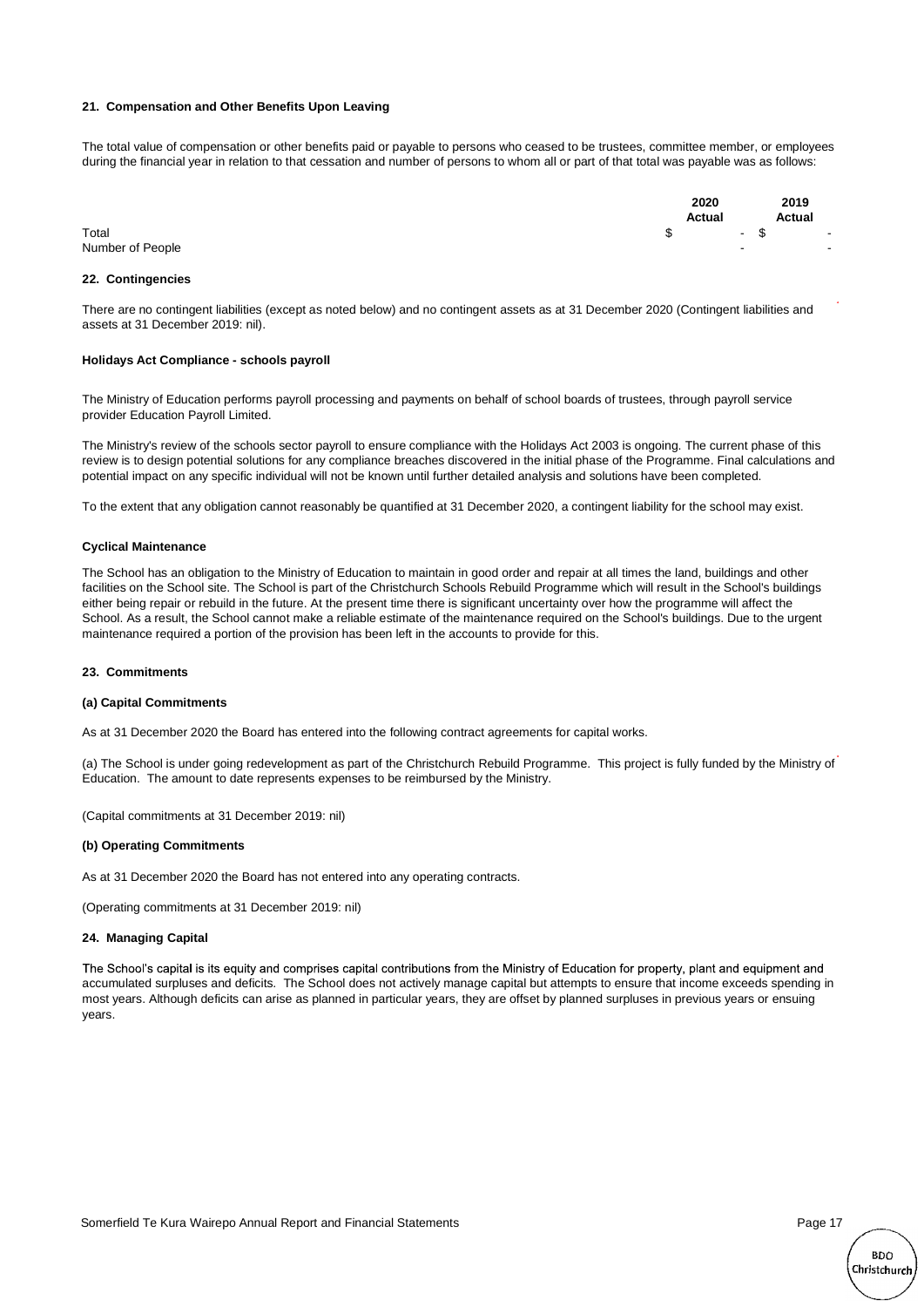#### **25. Financial Instruments**

The carrying amount of financial assets and liabilities in each of the financial instrument categories are as follows:

#### **Financial assets measured at amortised cost**

|                                                        | 2020    | 2020          | 2019      |
|--------------------------------------------------------|---------|---------------|-----------|
|                                                        |         | <b>Budget</b> |           |
|                                                        | Actual  | (Unaudited)   | Actual    |
|                                                        | \$      |               |           |
| Cash and Cash Equivalents                              | 77.614  | (64, 493)     | (65, 833) |
| <b>Receivables</b>                                     | 248.267 | 132.656       | 132,656   |
| <b>Investments - Term Deposits</b>                     | 126.540 | 320,000       | 320,000   |
| Total Financial assets measured at amortised cost      | 452,421 | 388,163       | 386,823   |
| Financial liabilities measured at amortised cost       |         |               |           |
| Payables                                               | 189.440 | 175.092       | 175,092   |
| Borrowings - Loans                                     |         | 6.068         | 6.068     |
| <b>Finance Leases</b>                                  | 111.272 | 118.956       | 118,956   |
| Total Financial liabilities measured at amortised Cost | 300.712 | 300.116       | 300.116   |

#### **26. Events After Balance Date**

There were no significant events after the balance date that impact these financial statements.

#### **27. Comparatives**

There have been a number of prior period comparatives which have been reclassified to make disclosure consistent with the current year.

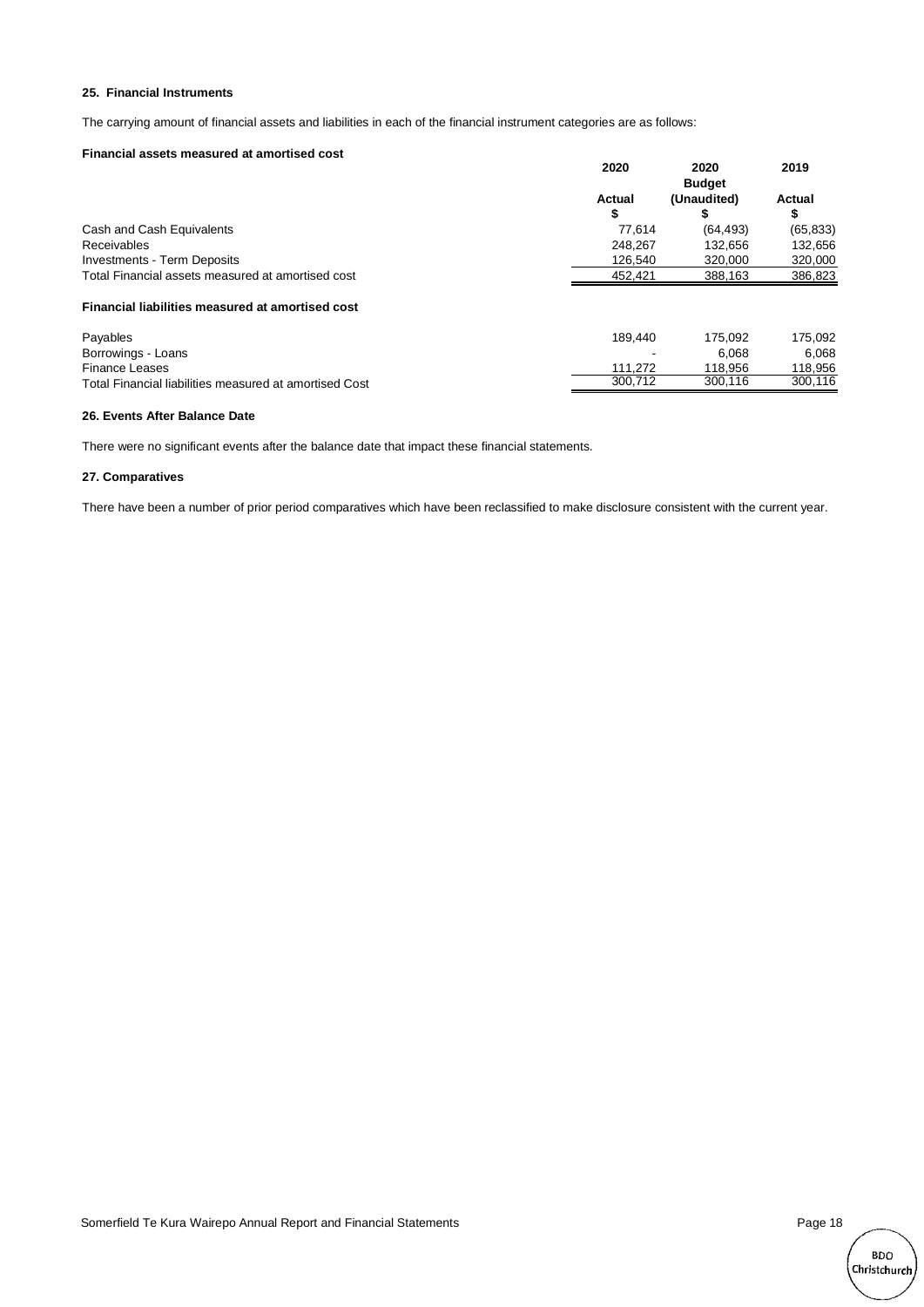**MINISTRY OF EDUCATION**<br>TE TÂHUHU O TE MÂTAURANGA 

# **Analysis of Variance Reporting Analysis of Variance Reporting**

| <b>School Name:</b> |                                                                                                                                                                                                                                                                                                                  | Somerfield Te Kura                                        |                 |             |                                  | Wairepo                           |                | 3506<br>School Number:                                                                                                                               |
|---------------------|------------------------------------------------------------------------------------------------------------------------------------------------------------------------------------------------------------------------------------------------------------------------------------------------------------------|-----------------------------------------------------------|-----------------|-------------|----------------------------------|-----------------------------------|----------------|------------------------------------------------------------------------------------------------------------------------------------------------------|
| Strategic Aim:      |                                                                                                                                                                                                                                                                                                                  | whanau by effective<br>Ensure a responsivo                |                 |             |                                  | teachers                          |                | e curriculum planned, implemented, assessed and reported to                                                                                          |
| <b>Annual Aim:</b>  |                                                                                                                                                                                                                                                                                                                  |                                                           |                 |             |                                  |                                   |                | Teachers across the school deliver a consistent and effective writing programme<br>that reflects the Murray Gadd eight effective teaching practices. |
| <b>Target:</b>      |                                                                                                                                                                                                                                                                                                                  | Writing: Overall from 73% to 78%<br>2020 End of Year Data |                 |             |                                  |                                   |                | Whole School Data-Writing                                                                                                                            |
|                     |                                                                                                                                                                                                                                                                                                                  | $rac{1}{2}$<br>ents                                       | <b>Boys</b>     | Girls       | Maori<br>$\overline{\mathsf{N}}$ | Pasifi<br>$\overline{\mathsf{k}}$ | Other          |                                                                                                                                                      |
|                     | and<br>Abov<br>% At<br>$\Phi$                                                                                                                                                                                                                                                                                    | 79                                                        | $\overline{7}$  | 88          | 57                               | 78                                | 5              |                                                                                                                                                      |
|                     | %Bel<br>$\frac{1}{2}$<br>$\frac{1}{2}$<br>$\frac{1}{2}$<br>$\frac{1}{2}$<br>$\frac{1}{2}$<br>$\frac{1}{2}$<br>$\frac{1}{2}$<br>$\frac{1}{2}$<br><br>$\frac{1}{2}$<br><br><br><br><br><br><br><br><br><br><br><br><br><br><br><br><br><br><br><br><br><br><br><br><br><br><br><br><br><br><br><br><br>$\geqslant$ | 21                                                        | $\overline{29}$ | $\tilde{c}$ | 33                               | 22                                | $\overline{9}$ |                                                                                                                                                      |

Ministry of Education | Analysis of Variance Reporting **Ministry of Education** | Analysis of Variance Reporting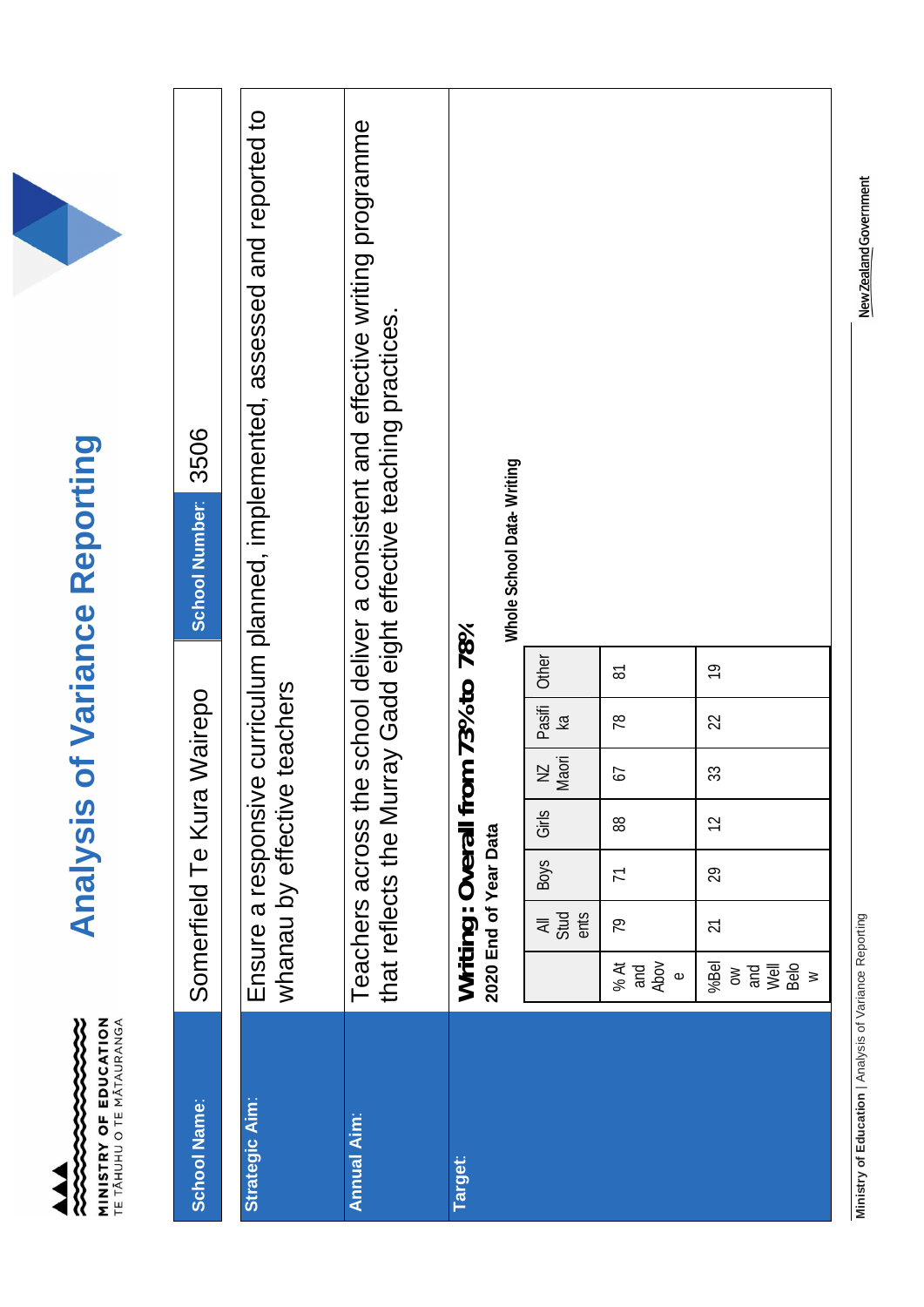# Tātaritanga raraunga **taritanga raraunga**

|  |                | 2018           | 69      | 56             | $\begin{array}{l} 54 \\ 31\% \\ \text{disparity} \\ \text{betwo-en} \\ \text{betwo-en} \\ \text{bys and} \\ \text{girls}(\text{Girl}) \\ -85\%) \end{array}$ |
|--|----------------|----------------|---------|----------------|--------------------------------------------------------------------------------------------------------------------------------------------------------------|
|  |                | 2020<br>Target | 78      | $\overline{0}$ | Reduce<br>disparity<br>between<br>boys and<br>pris from<br>23% to<br>the<br>mationall<br>y<br>gap of<br>16.5%                                                |
|  |                | 2019           | 73      | $62$           | 62                                                                                                                                                           |
|  | 2019 Data      | Group          | Overall | Maori          | Boys                                                                                                                                                         |
|  |                |                |         |                |                                                                                                                                                              |
|  | Baseline Data: |                |         |                |                                                                                                                                                              |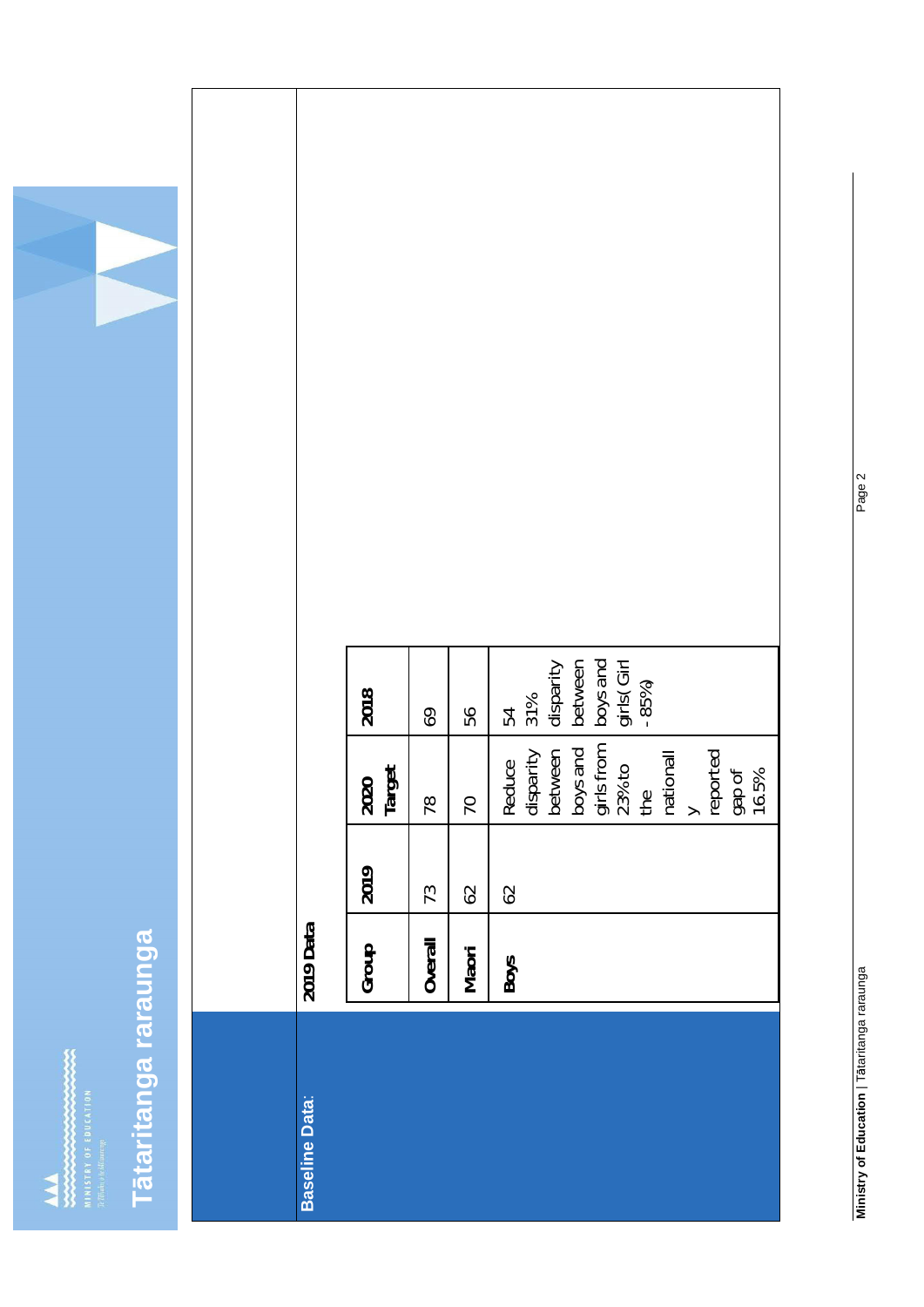| What did we do?<br>Actions                                | <b>What happened?</b><br><b>Outcomes</b>                               | Reasons for the variance<br><b>Why did it happen?</b>               | Where to next?<br>Evaluation                                   |
|-----------------------------------------------------------|------------------------------------------------------------------------|---------------------------------------------------------------------|----------------------------------------------------------------|
| Teachers will implement new<br>requirements               | Overall from 73% to 78%<br>Target                                      | overall. 0.5% off national disparity<br>Improvement in boys writing | PLD revisit strategies at beginning<br>of the year.            |
| Teachers follow text type<br>guidelines                   | at and above<br>: by 1%<br>Overall 2020: 79%<br>Overall target met     | between girls and boys                                              | Ropu leaders to ensure this work                               |
| Term 1 samples to EA for external                         |                                                                        |                                                                     | is embedded in Ropu/ Space                                     |
| moderation                                                | Maori: Improved by +5%<br>$^{66} + 10^{6}$                             | Requirements PLD at beginning of                                    | planning                                                       |
| Writing Moderation incorporated                           | Boys: Improved by                                                      | year                                                                | Observations to ensure                                         |
| into data meeting and then carried<br>out by ropu leaders | reduced from 23% to 17%. Almost<br>girls and boys<br>Disparity between | Consist use across the school of                                    | embedding                                                      |
| Increased funding into Quick 60's                         | at the nationally reported gap                                         | assessment and 8 principles of<br>Murray Gadd planning,             | New teachers have an induction                                 |
| 20 week data collection system to                         |                                                                        | effective teaching practices.                                       | programme with AP to ensure                                    |
| activate interventions sooner                             |                                                                        |                                                                     | they are following the same                                    |
| Boys and Maori targeted and                               |                                                                        |                                                                     | requirements                                                   |
| prioritised in interventions                              |                                                                        | New teachers inducted                                               | Science of Literacy strategies being                           |
| Writing interventions in Year 2-                          |                                                                        | Greater understanding by                                            | developed as part of NE/Y1                                     |
| 4 ?(data dependent)                                       |                                                                        | teachers of what and what does                                      | pathway. Strategies also used in                               |
| Ropu leader coaching based on                             |                                                                        | not work.                                                           | Y3/4 intervention group                                        |
| the implementation of writing                             |                                                                        |                                                                     |                                                                |
| requirements and text types                               |                                                                        |                                                                     | Year % target group for writing                                |
| Each ropu have a long term plan                           |                                                                        |                                                                     | and reading - specialist teacher<br>employed to carry out this |
| overview eg                                               |                                                                        |                                                                     | work.0.6 staffing                                              |
| Shifts in Practice                                        |                                                                        |                                                                     |                                                                |
| Desired<br>Current                                        |                                                                        |                                                                     |                                                                |
|                                                           |                                                                        |                                                                     |                                                                |

New Zealand Government

Ministry of Education | Analysis of Variance Reporting **Ministry of Education** | Analysis of Variance Reporting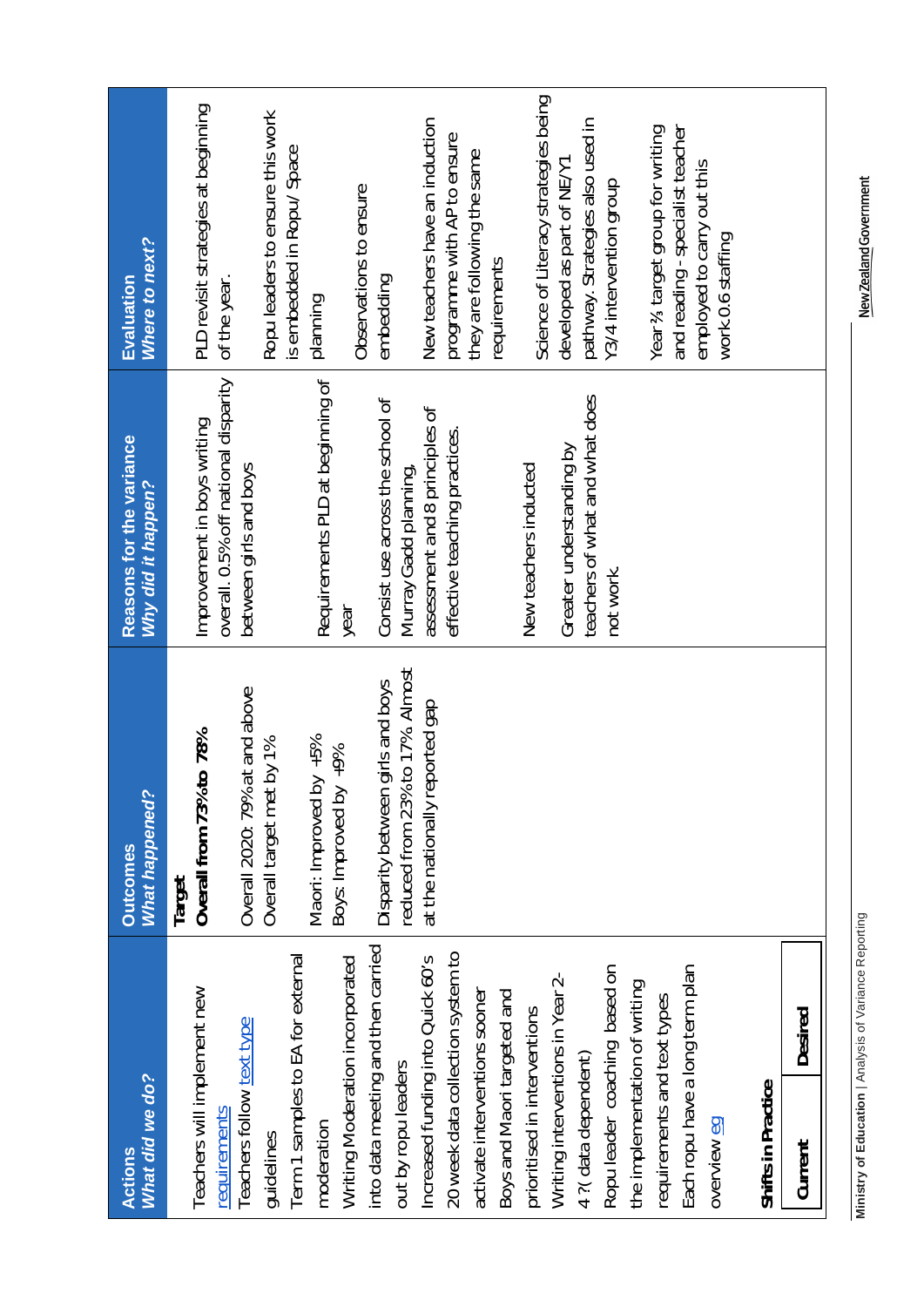$\begin{minipage}{0.5\textwidth} \begin{minipage}{0.5\textwidth} \centering \begin{tabular}{|c|c|} \hline & \multicolumn{3}{|c|}{\textwidth} \end{tabular} & \multicolumn{3}{|c|}{\textwidth} \end{minipage} \end{minipage} \begin{minipage}{0.5\textwidth} \begin{minipage}{0.5\textwidth} \centering \begin{tabular}{|c|c|} \hline & \multicolumn{3}{|c|}{\textwidth} \end{tabular} & \multicolumn{3}{|c|}{\textwidth} \end{minipage} \end{minipage} \begin{minipage}{0.5\textwidth} \centering \begin{minipage}{$ 

# Tātaritanga raraunga **taritanga raraunga**

| type guidelines<br>implementatio<br>requirements<br>n of writing<br>follow text<br>Consistent<br>Teachers | and Evaluation<br>Achievement<br>data for boys<br>achievement<br>Intervention<br>Intervention<br>information<br>Monitoring<br>End of Year<br>and Maori<br>Mid year<br>and |
|-----------------------------------------------------------------------------------------------------------|---------------------------------------------------------------------------------------------------------------------------------------------------------------------------|
| Use of Murray<br>Gadd systems<br>implementing<br>of planning<br>and                                       | between boys<br>Outcomes for<br>from 73-78%<br>achievement<br>Reduce the<br>and girls to<br>disparity<br>Learners<br><b>Increase</b><br>overall<br>16.5%                  |

**Ministry of Education** | T taritanga raraunga Page 4 Ministry of Education | Tātaritanga raraunga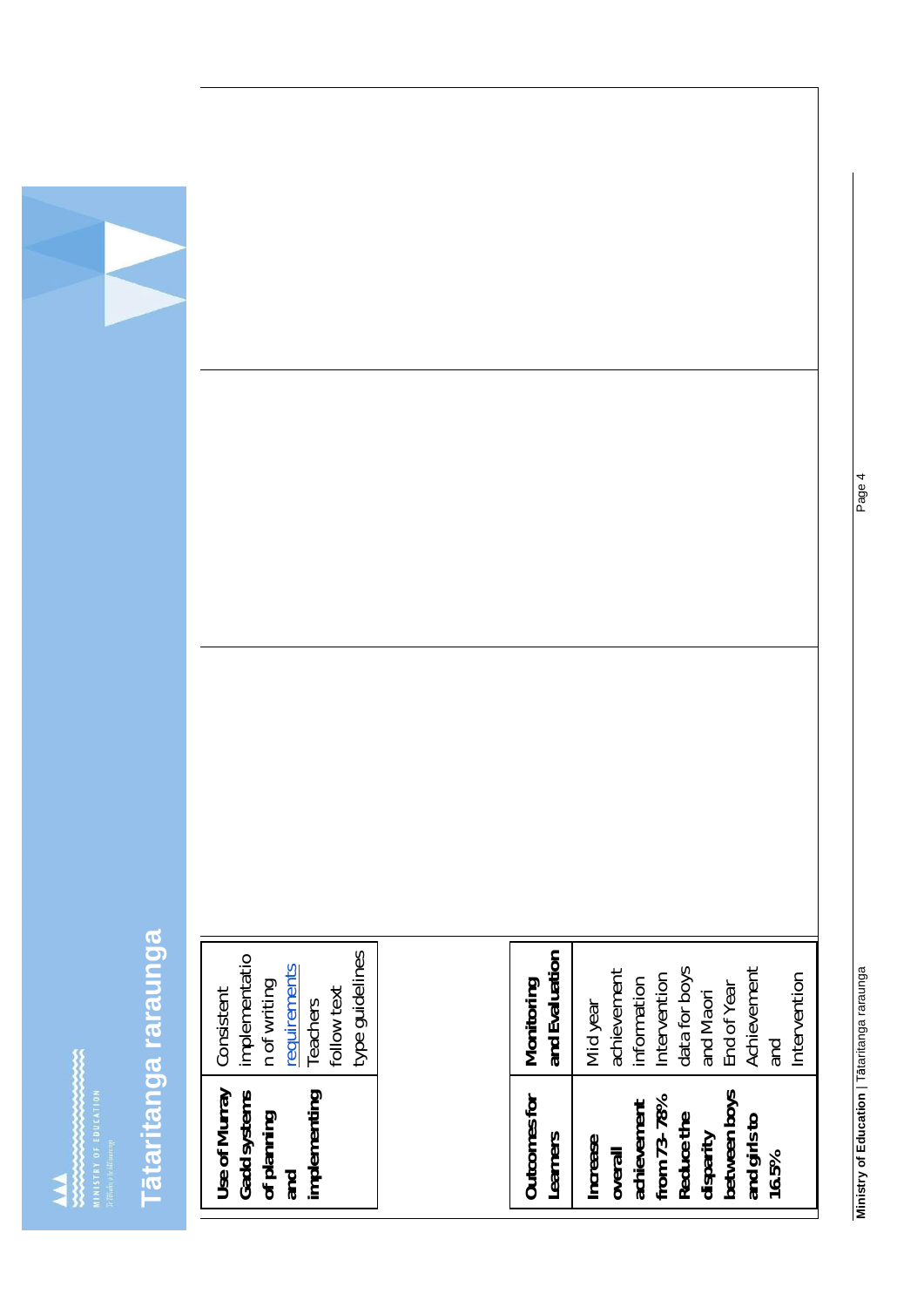|                                                             |        |                         | VALUED OUTCOME: Tamariki at Somerfield Te Kura Wairepo will continue to flourish and succeed.<br>Whakapuawai. (wellbeing is the foundation of improved reading, writing and mathematics)<br>Next year we are shifting our thinking to look at Values Outcomes as opposed to an achievement target. | on Te Whare Tapa Whare, are consistently implemented across the school.<br>Incorporate more creatives in classroom programme as a result of Professional Learning and Development<br>Show progress against key competency (SMART/Character Strengths)foci using SOLO rubrics |
|-------------------------------------------------------------|--------|-------------------------|----------------------------------------------------------------------------------------------------------------------------------------------------------------------------------------------------------------------------------------------------------------------------------------------------|------------------------------------------------------------------------------------------------------------------------------------------------------------------------------------------------------------------------------------------------------------------------------|
| <u>Tātaritanga raraunga</u><br><b>NUMISTRY OF EDUCATION</b> | report | Planning for next year: |                                                                                                                                                                                                                                                                                                    | Improvement in reading, writing and mathematics data overtime<br>Wellbeing strategies from the framework, based<br>Teacher Shifts in Practice<br>Snapshot reflections<br>Measures of Success:<br><b>Students</b><br>$\bullet$                                                |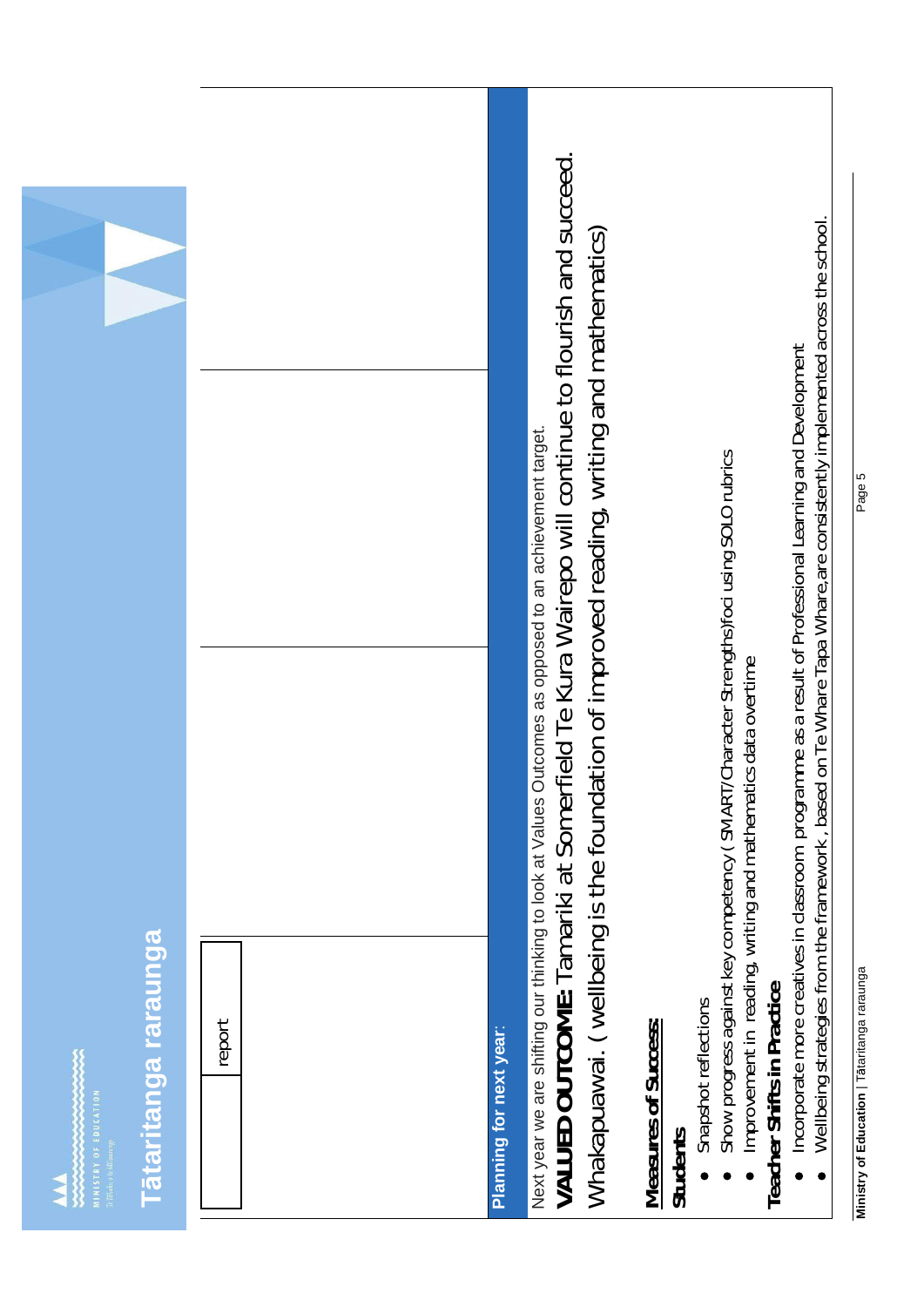

# Tataritanga raraunga **taritanga raraunga**

- **Whanau** Consultation - All
- Foci Group Reporting Foci Group - Reporting

Whanau Hui feedback • Whanau Hui feedback

these targets. We are now shifting our focus to a wellbeing framework that incorporates creatives, regular physical activity as well as wellbeing these targets. We are now shifting our focus to a wellbeing framework that incorporates creatives,regular physical activity as well as wellbeing Context<br>For several years we have had an achievement target in either reading, writing or mathematics. Little progress has been made to shift the % in For several years we have had an achievement target in either reading, writing or mathematics. Little progress has been made to shift the % in strategies.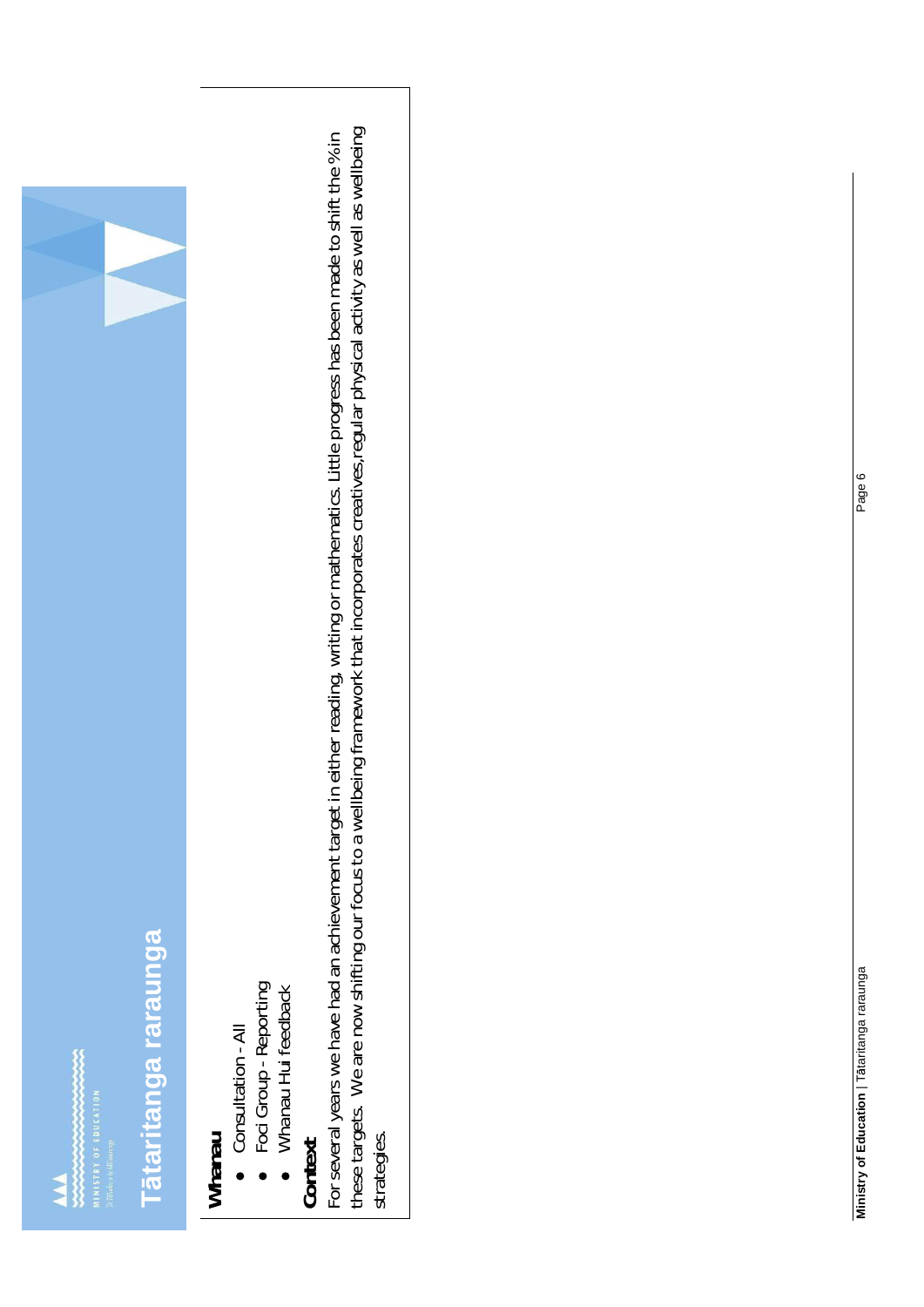#### **Kiwisport Funding**

Kiwisport is a Government funding initiative to support students' participation in organised sport. In 2020 the school received total Kiwisport funding of \$6,701.43.

The funding was spent entirely on subsidising swimming lessons for all students, including bus transport to and from the pool for 2020.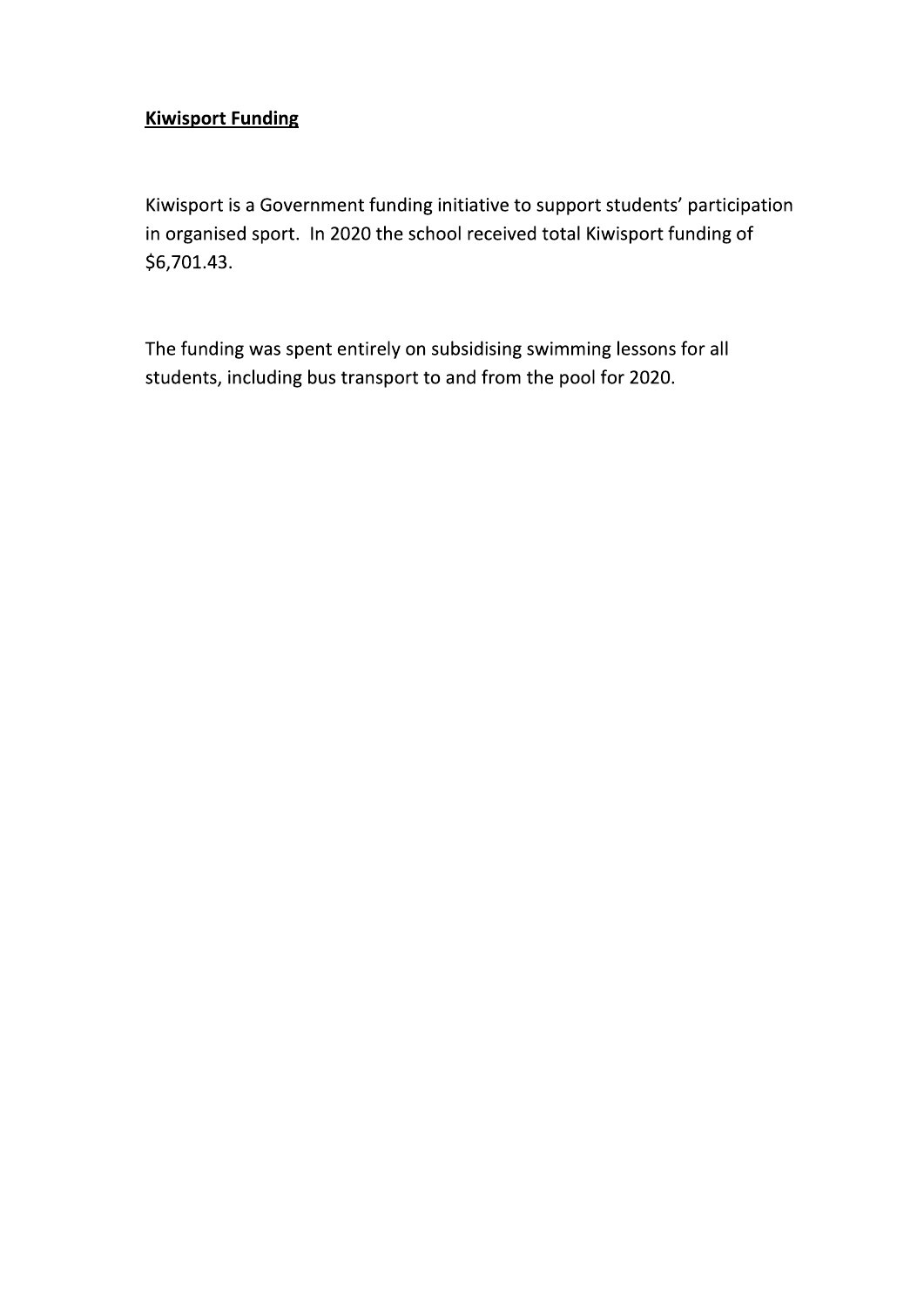

#### **INDEPENDENT AUDITOR'S REPORT**

#### **TO THE READERS OF SOMERFIELD SCHOOL'S FINANCIAL STATEMENTS FOR THE YEAR ENDED 31 DECEMBER 2020**

The Auditor-General is the auditor of Somerfield School (the School). The Auditor-General has appointed me, Michael Rondel, using the staff and resources of BDO Christchurch, to carry out the audit of the financial statements of the School on his behalf.

#### **Opinion**

We have audited the financial statements of the School on pages 3 to 18, that comprise the statement of financial position as at 31 December 2020, the statement of comprehensive revenue and expense, statement of changes in net assets/equity and statement of cash flows for the year ended on that date, and the notes to the financial statements that include accounting policies and other explanatory information.

In our opinion the financial statements of the School:

- present fairly, in all material respects:
	- o its financial position as at 31 December 2020; and
	- $\circ$  its financial performance and cash flows for the year then ended; and
- comply with generally accepted accounting practice in New Zealand in accordance with Public Sector Public Benefit Entity Standards Reduced Disclosure Regime as applicable to entities that qualify as tier 2.

Our audit was completed on 31 May 2021. This is the date at which our opinion is expressed.

The basis for our opinion is explained below. In addition, we outline the responsibilities of the Board and our responsibilities relating to the financial statements, we comment on other information, and we explain our independence.

#### **Basis for our opinion**

We carried out our audit in accordance with the Auditor-General's Auditing Standards, which incorporate the Professional and Ethical Standards and the International Standards on Auditing (New Zealand) issued by the New Zealand Auditing and Assurance Standards Board. Our responsibilities under those standards are further described in the Responsibilities of the auditor section of our report.

We have fulfilled our responsibilities in accordance with the Auditor-General's Auditing Standards.

We believe that the audit evidence we have obtained is sufficient and appropriate to provide a basis for our opinion.

#### **Responsibilities of the Board for the financial statements**

The Board is responsible on behalf of the School for preparing financial statements that are fairly presented and that comply with generally accepted accounting practice in New Zealand. The Board of Trustees is responsible for such internal control as it determines is necessary to enable it to prepare financial statements that are free from material misstatement, whether due to fraud or error.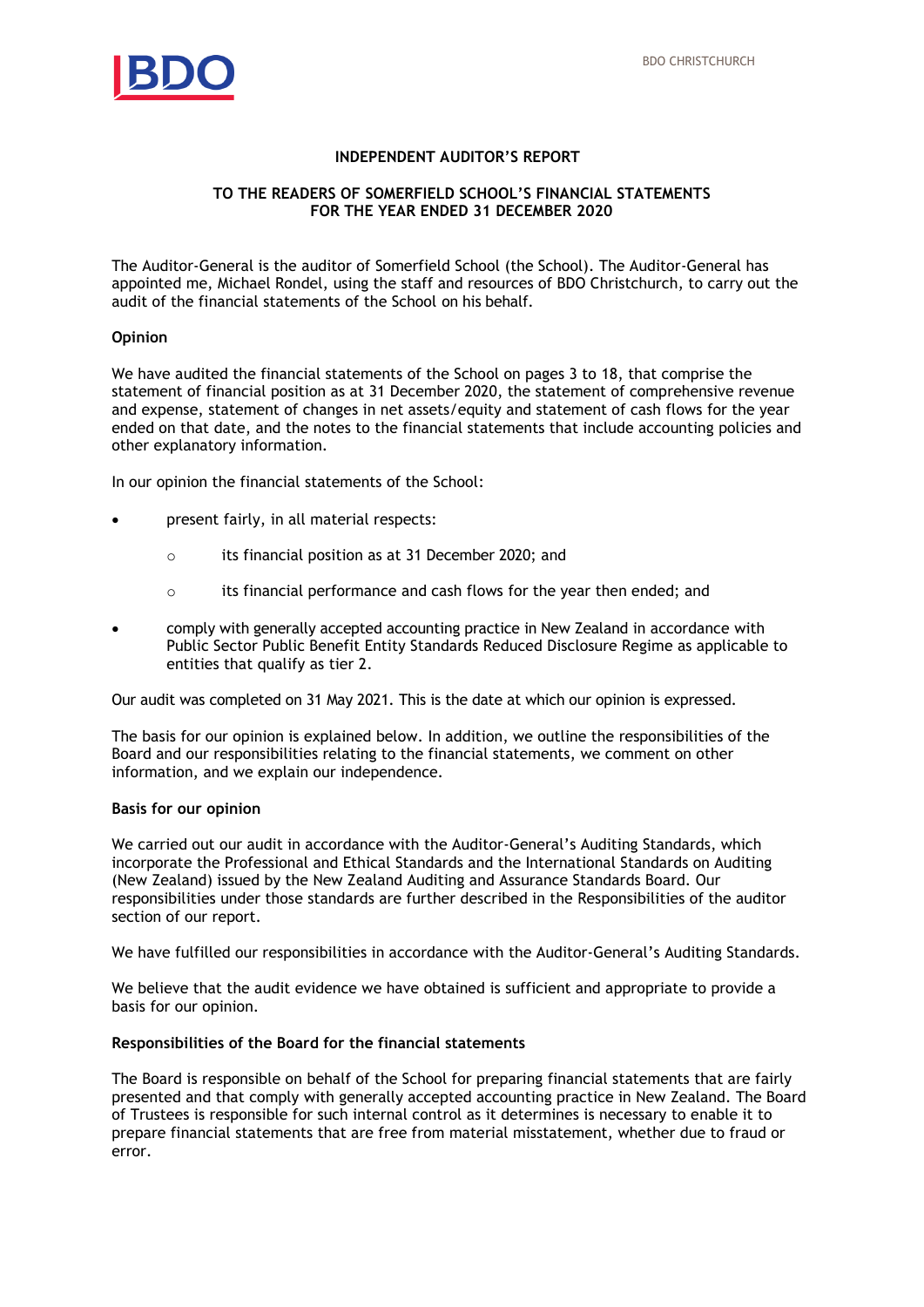

In preparing the financial statements, the Board is responsible on behalf of the School for assessing the School's ability to continue as a going concern. The Board is also responsible for disclosing, as applicable, matters related to going concern and using the going concern basis of accounting, unless there is an intention to close or merge the School, or there is no realistic alternative but to do so.

The Board's responsibilities, in terms of the requirements of the Education and Training Act 2020, arise from section 87 of the Education Act 1989.

#### **Responsibilities of the auditor for the audit of the financial statements**

Our objectives are to obtain reasonable assurance about whether the financial statements, as a whole, are free from material misstatement, whether due to fraud or error, and to issue an auditor's report that includes our opinion.

Reasonable assurance is a high level of assurance, but is not a guarantee that an audit carried out in accordance with the Auditor-General's Auditing Standards will always detect a material misstatement when it exists. Misstatements are differences or omissions of amounts or disclosures, and can arise from fraud or error. Misstatements are considered material if, individually or in the aggregate, they could reasonably be expected to influence the decisions of readers taken on the basis of these financial statements.

For the budget information reported in the financial statements, our procedures were limited to checking that the information agreed to the School's approved budget.

We did not evaluate the security and controls over the electronic publication of the financial statements.

As part of an audit in accordance with the Auditor-General's Auditing Standards, we exercise professional judgement and maintain professional scepticism throughout the audit. Also:

- We identify and assess the risks of material misstatement of the financial statements, whether due to fraud or error, design and perform audit procedures responsive to those risks, and obtain audit evidence that is sufficient and appropriate to provide a basis for our opinion. The risk of not detecting a material misstatement resulting from fraud is higher than for one resulting from error, as fraud may involve collusion, forgery, intentional omissions, misrepresentations, or the override of internal control.
- We obtain an understanding of internal control relevant to the audit in order to design audit procedures that are appropriate in the circumstances, but not for the purpose of expressing an opinion on the effectiveness of the School's internal control.
- We evaluate the appropriateness of accounting policies used and the reasonableness of accounting estimates and related disclosures made by the Board.
- We conclude on the appropriateness of the use of the going concern basis of accounting by the Board and, based on the audit evidence obtained, whether a material uncertainty exists related to events or conditions that may cast significant doubt on the School's ability to continue as a going concern. If we conclude that a material uncertainty exists, we are required to draw attention in our auditor's report to the related disclosures in the financial statements or, if such disclosures are inadequate, to modify our opinion. Our conclusions are based on the audit evidence obtained up to the date of our auditor's report. However, future events or conditions may cause the School to cease to continue as a going concern.
- We evaluate the overall presentation, structure and content of the financial statements, including the disclosures, and whether the financial statements represent the underlying transactions and events in a manner that achieves fair presentation.